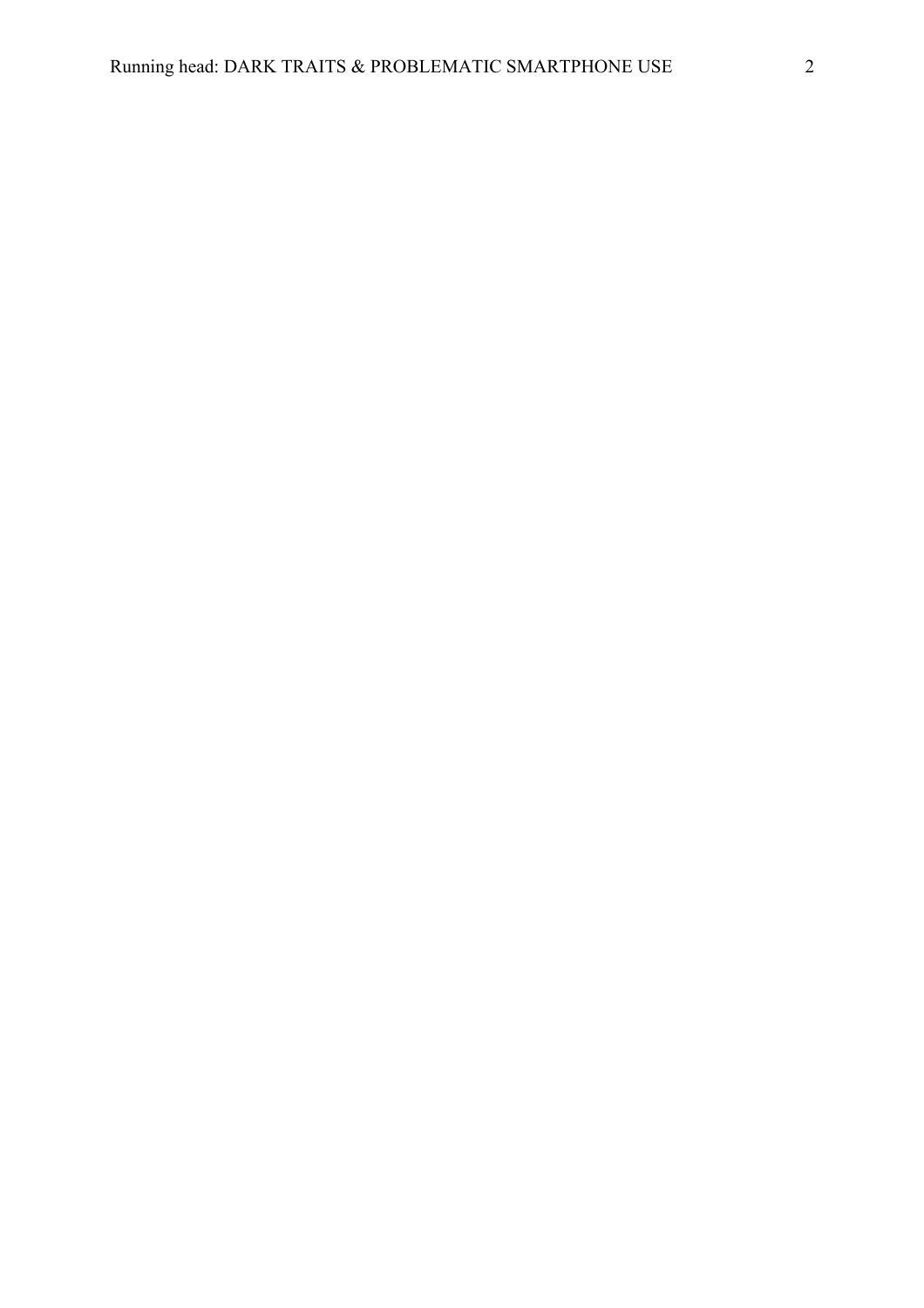#### **Introduction**

Despite its facilitating uses, smartphone use can be problematic and harmful for a minority of individuals (Billieux, 2012, Billieux et al., 2015). Problematic smartphone use (PSU) has been defined as the excessive and increasingly uncontrolled use of smartphones that cause daily-life disturbance (Kwon et al., 2013). Emprical research has indicated that PSU can lead to serious psychological and physical impairments for individuals, including elevated depression, anxiety, stress, lower sleep quality, and decreased physical activity (Demirci, Akgönül, & Akpinar, 2015; Haug et al., 2015; Xie, Dong, & Wang, 2018). It is therefore of critical importance that the predictors of PSU should be investigated in helping develop intervention and prevention strategies. According to the pathway model of problematic mobile phone use (Billieux, Maurage, Lopez-Fernandez, Kuss, & Griffiths, 2015), personality traits and adult attachment are among the core psychological elements that can help explain individuals' problematic and addictive use of mobile phones. Recent studies suggest that dark personality traits are positively associated with problematic use of specific and nonspecific online activities (e.g., Sindermann, Sariyska, Lachmann, Brand, & Montag, 2018). However, the associations between such traits and PSU have yet to be empirically examined. Individuals with dark personality traits are more likely to engage in PSU because it co-occurs with the other problematic online behaviors (Salehan & Negahban, 2013). Moreover, given that individuals with dark personality traits posess different adult attachment styles (Brewer et al., 2018; Ináncsi, Láng, & Bereczkei, 2015) and adult attachment styles are associated with PSU (Chiara D'Arienzo, Boursier & Griffiths, 2019; Kim & Koh, 2018; Monacis, De Palo, Griffiths, & Sinatra, 2017a; Yuchang, Cuicui, Junxiu, & Junyi, 2017), investigating the mediating role of attachment style on the association between dark personality traits and PSU is likely provide further understanding of this relationship. Consequently, the present study examined the role of antisocial personality traits (i.e.,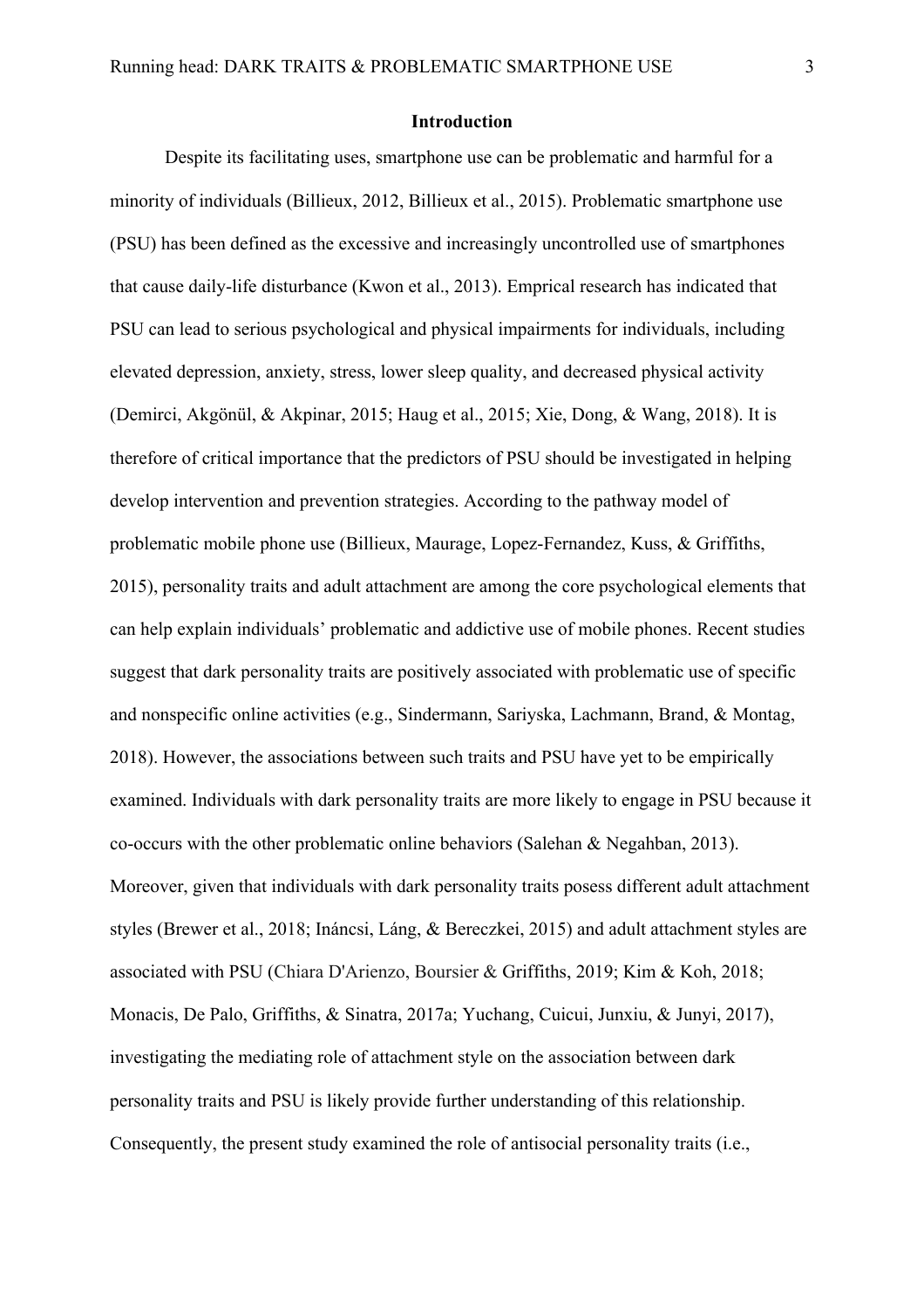narcissism, Machiavellianism, psychopathy, sadism, and spitefulness) as distal predictors of PSU and avoidant attachment styles (i.e., fearful, dismissing) as proximal predictors of PSU.

## **Dark personality traits and problematic smartphone use**

According to pathway model of PSU (Billieux et al., 2015), antisocial personality is among the *impulsive pathway* characteristics that may lead to addictive, antisocial, and/or risky use of smartphones. Recently, increasing attention has been given to the role of dark personality traits in the problematic use of online technologies. For example, problematic internet use and problematic online gaming are associated with Machiavellianism, spitefulness, and psychopathy (Kircaburun & Griffiths, 2018; Sindermann et al., 2018), problematic online gambling is associated with psychopathy (Sindermann et al., 2018), problematic online communication is associated with Machiavelianism and narcissism (Kircaburun, Jonason, & Griffiths, 2018a), and problematic online pornography use is associated with all Dark Triad traits (Sindermann et al., 2018). Other studies have reported that Machiavellianism is both directly and indirectly associated with problematic internet use via online gambling and online gaming, spitefulness is directly and indirectly related to it via online gambling and online shopping, and narcissism is indirectly associated with problematic internet use via online social networking (Kircaburun & Griffiths, 2018). Despite the empirical evidence associating dark personality traits with problematic technology use, their potential role in smartphone use specifically has yet to be investigated. Consequently, the association between dark personality traits and PSU warrants further investigation.

There are both common and unique features that individuals with dark traits possess that may result in PSU. For instance, narcissists may be more prone to PSU given their desire for approval and admiration, which manifests in biased online self-presentations (Casale & Fioravanti, 2018). Machiavellinism is associated with interpersonal manipulation and deceptive self-promotion, which can lead to cyberbullying, cybertrolling, and cyberstalking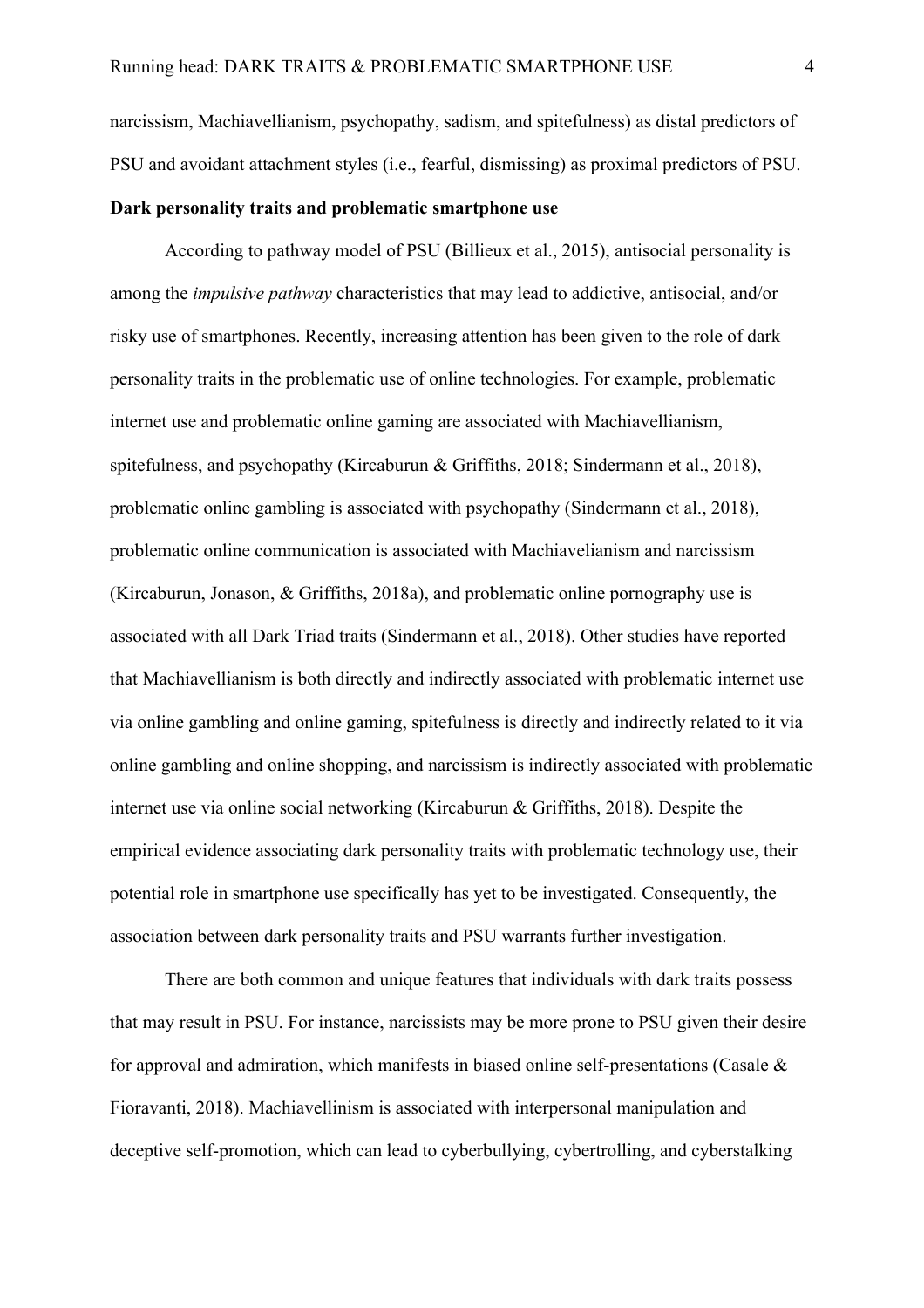(Kircaburun et al., 2018a; Ladanyi & Doyle-Portillo, 2017) which can make individuals susceptible to smartphone preoccupation. Psychopathy is associated with impulsivity, recklesness, and emotion dysregulation (Jonason, Lyons, Bethell, & Ross, 2013; Zeigler-Hill & Vonk, 2015), making psychopaths struggle to control their urges to spend long hours on their smartphones for pleasure and/or sensation seeking purposes (Lin & Tsai, 2002). Sadistic individuals have a tendency to enjoy humiliating others, cruelty, and malevolent behaviors (O'Meara, Davis, & Hammond, 2011). Spiteful individuals struggle to regulate their emotions (Zeigler-Hill & Vonk, 2015) and are more detached from real-life social surroundings (Zeigler-Hill & Noser, 2018). Spiteful individuals may not be able to fulfill the need for social interaction in real life, and may therefore attempt to compensate in virtual contexts via their smartphones (Kardefelt-Winther, 2014). However, consistently using smartphones for mediated social interaction may lead to the development and maintenance of PSU (Kircaburun, Jonason, & Griffiths, 2018b). As aforementioned, an additional factor that may help explain the development and maintenance of PSU is an individuals' attachment style.

## **The mediating role of adult attachment**

According to pathway model of PSU (Billieux et al., 2015), adult attachment is among the *reassurance pathway* characteristics, and poor self-models of adult attachment can be a risk factor for PSU. Attachment refers to "the lasting psychological connectedness between human beings" (Bowlby, 1969, p. 194). Attachment theory posits that individuals develop an attachment style via their interactions with caregivers in early childhood and that such patterns of attachment remain stable into adulthood (McNally, Palfai, Levine, & Moore, 2003). Ainsworth, Blehar, Waters and Wall (1978) characterized attachment in terms of secure, anxious/ambivalent, and avoidant styles. However, other researchers have further expanded these categories to better understand how mental models of attachment develop into adolescence and adulthood and influence adult romantic attachments. For instance,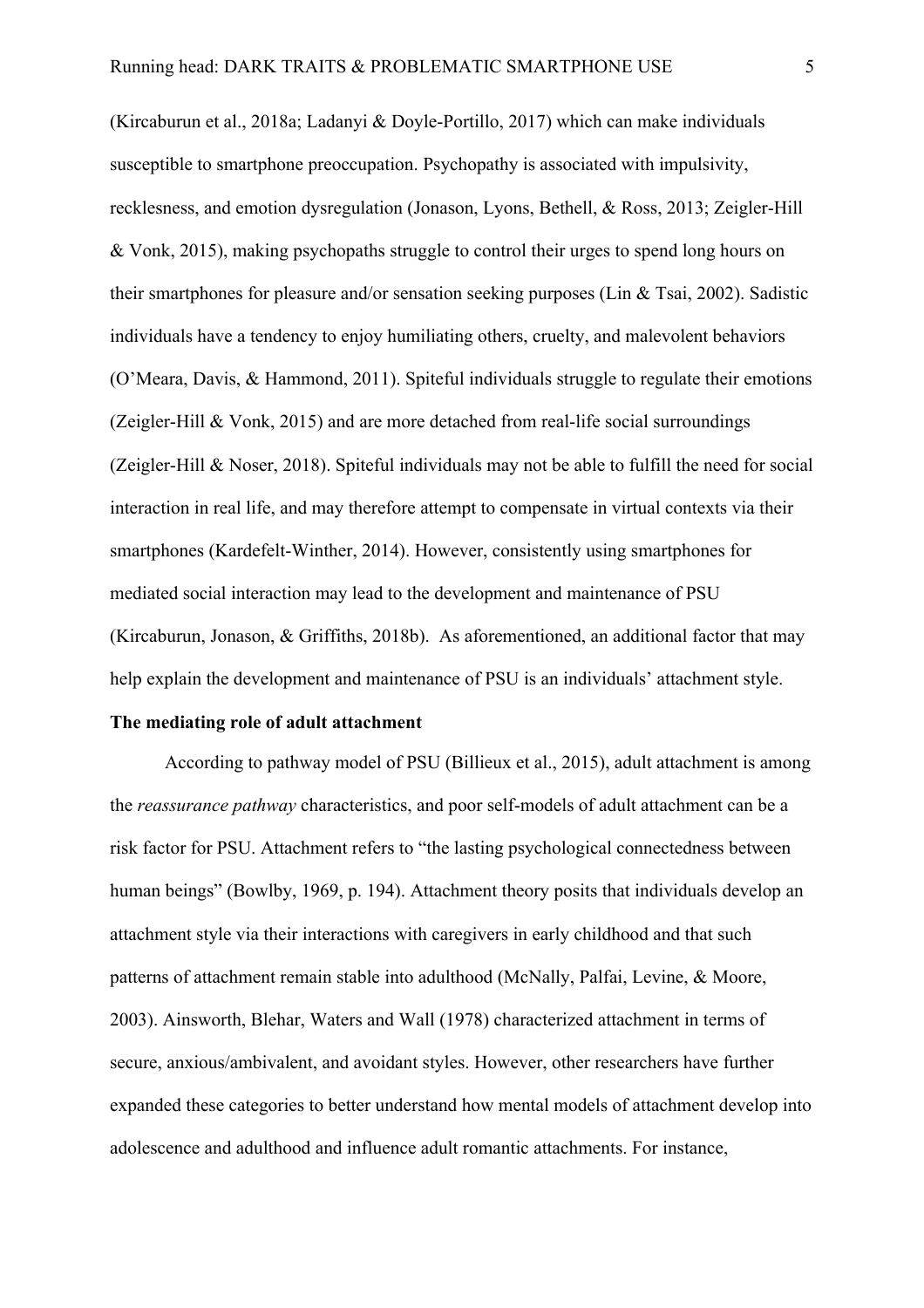Bartholomew and Horowitz (1991) specified four attachment styles based on individuals' mental models of self (representing dependence or anxiety) and other (representing avoidance). These styles are *secure* (positive model of self and other), *preoccupied* (positive model of other, but negative model of self), *fearful* (negative model of self and other), and *dismissing* (positive model of self, but negative model of other).

The present study specifically focused on individuals with negative models of others (i.e., high avoidance) because the extent to which individuals report possessing such mental models was predicted to mediate the association between dark personality traits and PSU. As noted above, Bartholomew and Horowitz (1991) suggest that individuals with negative views of others can be either dismissing or fearful, depending upon their model of self. Both fearfully and dismissively attached individuals are avoidant and distrustful of others, but fearful individuals have a poor self-image, whereas dismissively attached individuals have a positive self-image (Bartholomew & Horowitz, 1991). Individuals with a negative model of others (as indicated by higher scores on measures of avoidant attachment) engage in fewer real-life social interactions and feel less belongingness because of their social reluctance (Hart, Nailling, Bizer, & Collins, 2015). Avoidant attachment is associated with maladaptive emotional regulation strategies and problematic technology use (Beyderman & Young, 2016; Kim & Koh, 2018), which may be a compensatory behavior to deal with their limited social interaction (McNally et al., 2003). Indeed, avoidant attachment is associated with PSU (Blackwell, Leaman, Tramposch, Osborne, & Liss, 2017; Kim & Koh, 2018), which may indicate that individuals higher in avoidant attachment are compensating for a lack of social connection by interacting in controlled and safe contexts (Monacis, De Palo, Griffiths, & Sinatra, 2017b).

Given that dark personality traits are related to attachment dysfunctions (Jonason, Lyons, & Bethell, 2014), the present study hypothesized that avoidant attachment (i.e.,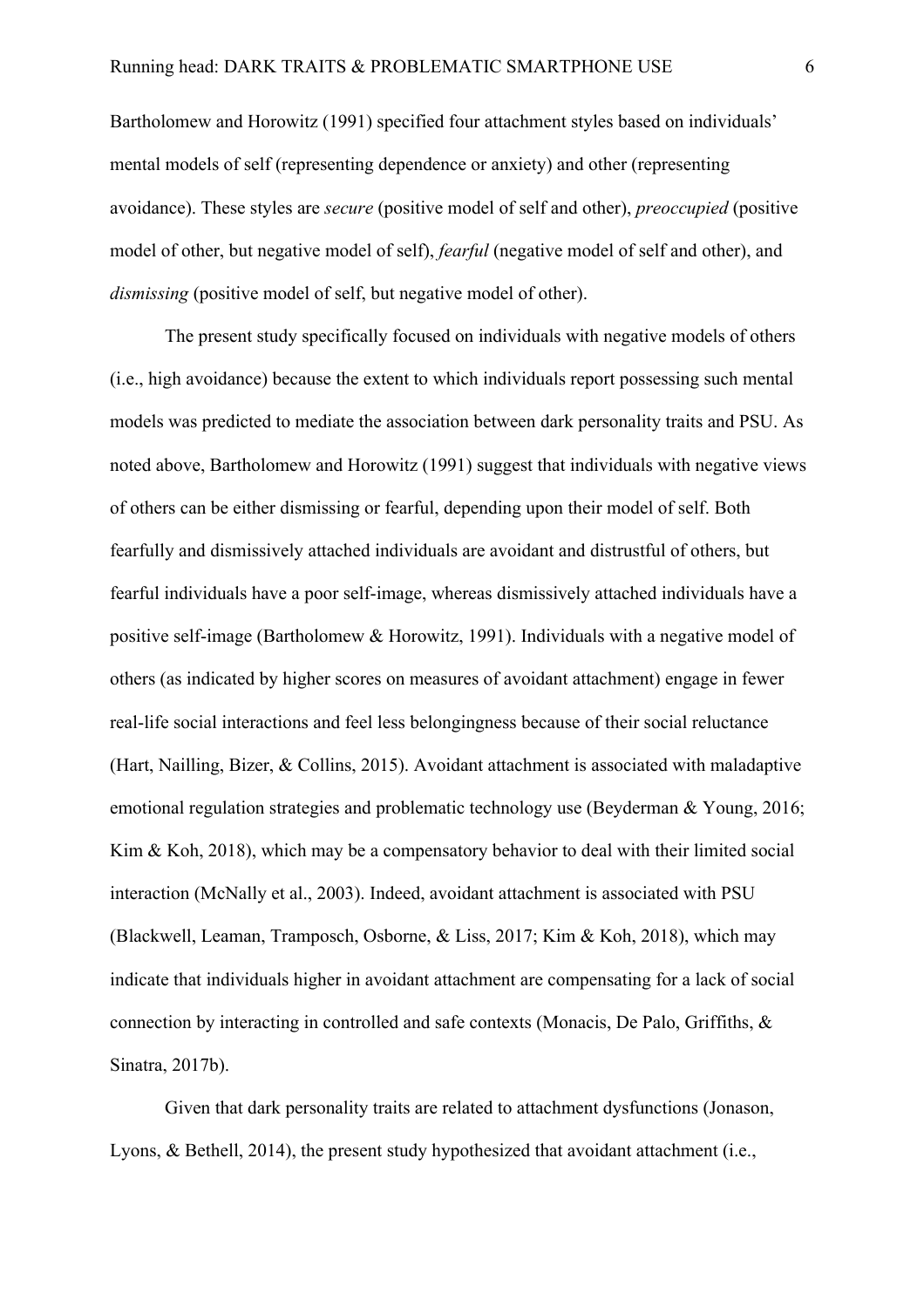fearful, dismissing) would mediate the association between dark personality traits and PSU. Avoidant attachment is correlated with higher Machiavellianism and psychopathy and fewer social skills (Jonason, Baugmann, Carter, & Parker, 2015), which may mean that individuals high in these traits may try to avoid intimate interactions and close relationships via forming avoidant attachment systems (Rauthmann, 2011; Schimmenti et al., 2014). In contrast, narcissism is associated with less avoidant attachment and more social skills (Jonason et al., 2014, 2015), implying that not all dark personality traits promote adverse social relationships. Consequently, whether the goal is to avoid intimate social relations or to have controlled interactions with others, individuals with dark personality traits may engage in problematic use of virtual communication via their smartphones, which may be explained by avoidant attachment because individuals characterized with dark traits may engage in greater avoidance of emotions and intimacy and have an elevated inability to form strong attachment bonds in adulthood (Schimmenti et al., 2014).

#### **Gender and problematic technology use**

Empirical literature suggests different patterns of gender differences in PSU, different online activities, and dark personality traits. Studies report that dark personality traits are found more among males than females in relation to problematic technology use (e.g., Kircaburun & Griffiths, 2018). Studies have also found higher PSU and use of online activities that can be engaged via smartphones (e.g., social media, shopping) in women (Billieux, 2012; Emirtekin et al., 2019; Kircaburun & Griffiths, 2018). Even though no consistent gender differences have been reported, men may be described as being more avoidant and women as being more anxiously attached (Van IJzendoorn & Bakermans-Kranenburg, 2010). Consequently, based on the aforementioned rationale and the predictions of the pathway model of PSU (Billieux et al., 2016), the mediating role of avoidant attachment styles (i.e., fearful, dismissing) in the relationship between dark personality traits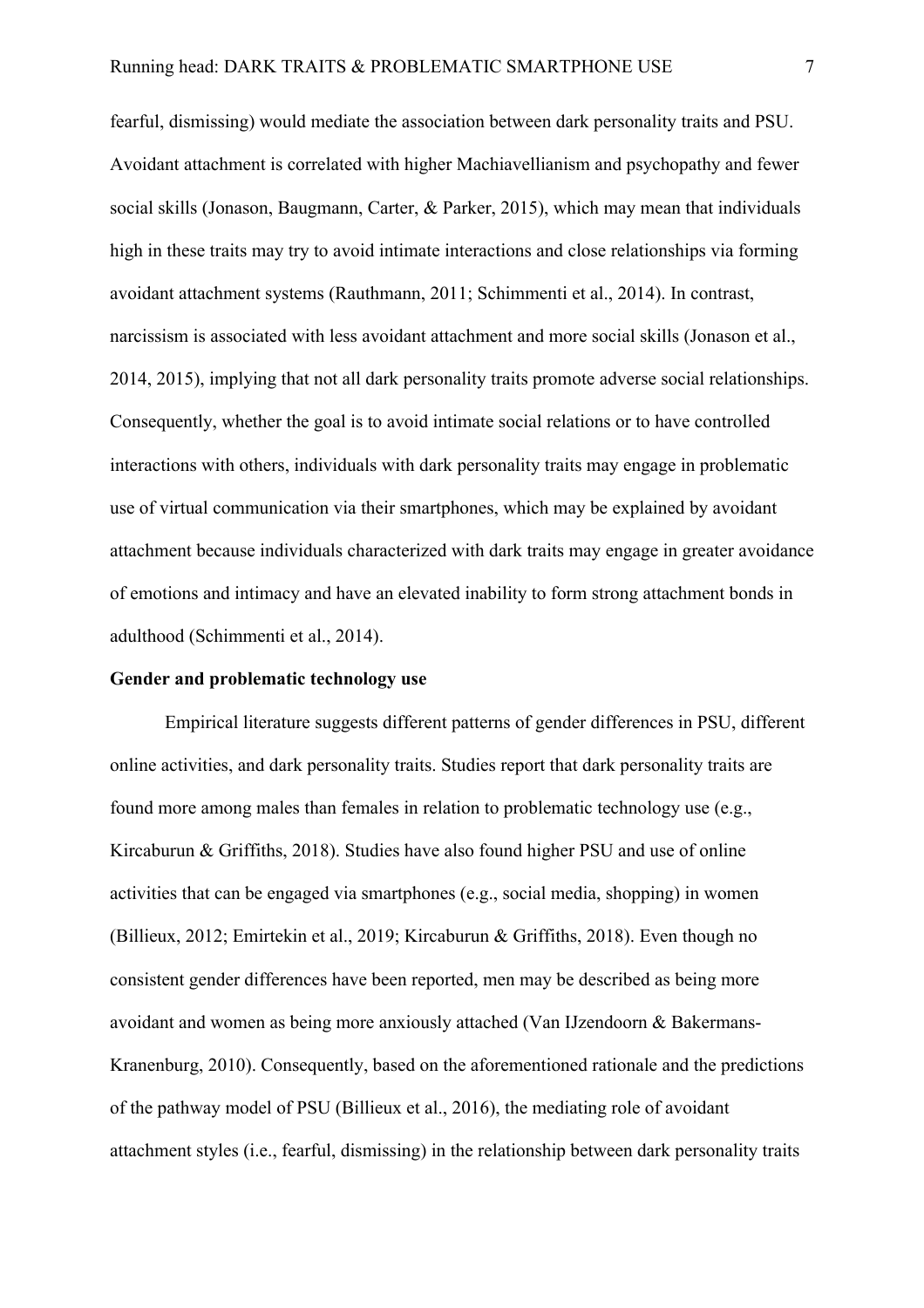(i.e., narcissism, Machiavellianism, psychopathy, sadism, and spitefulness) and PSU was examined. Also, gender differences in the aforementioned variables and relationships were further examined in the present study.

### **Method**

#### **Participants and procedure**

The sample comprised 251 men and 295 women who completed an online survey that was promoted in a Turkish university's distance learning center. Participation in the study was voluntary and participants were not compensated or rewarded for their participation. Sample sizes for each sex were above the recommended thresholds  $(N = 250)$  for obtaining stable correlation estimates (Schönbrodt & Perguini, 2013). Prior to completing the survey, participants had to give their informed consent that they were aware that participation in the study was voluntary and anonymous and that their data would only be used for scientific purposes. If they consented, they proceded through a series of self-report questions and upon completion they were thanked and debriefed.

# **Measures**

The Turkish form (Demirci, Orhan, Demirdaş, Akpinar, & Sert, 2014) of the 10-item Smartphone Addiction Scale Short Version (Kwon, Kim, Cho, & Yang, 2013) was used to assess PSU (e.g., *"I miss planned work due to smartphone use"*). Items (1 = *strongly disagree*, 6 = *strongly agree*) were averaged together to create a score for PSU (Composite Reliability Score  $[CRS] = .91$ ).

The Turkish form (Sümer & Güngör, 1991) of the Relationship Questionnaire (Bartholomew & Horowitz, 1991) was used to assess adult attachment styles. This questionnaire has four sub-scales (i.e. secure, preoccupied, fearful, dismissing attachment). In line with the aim of this study, only the four-item fearful (e.g., "*I am uncomfortable getting*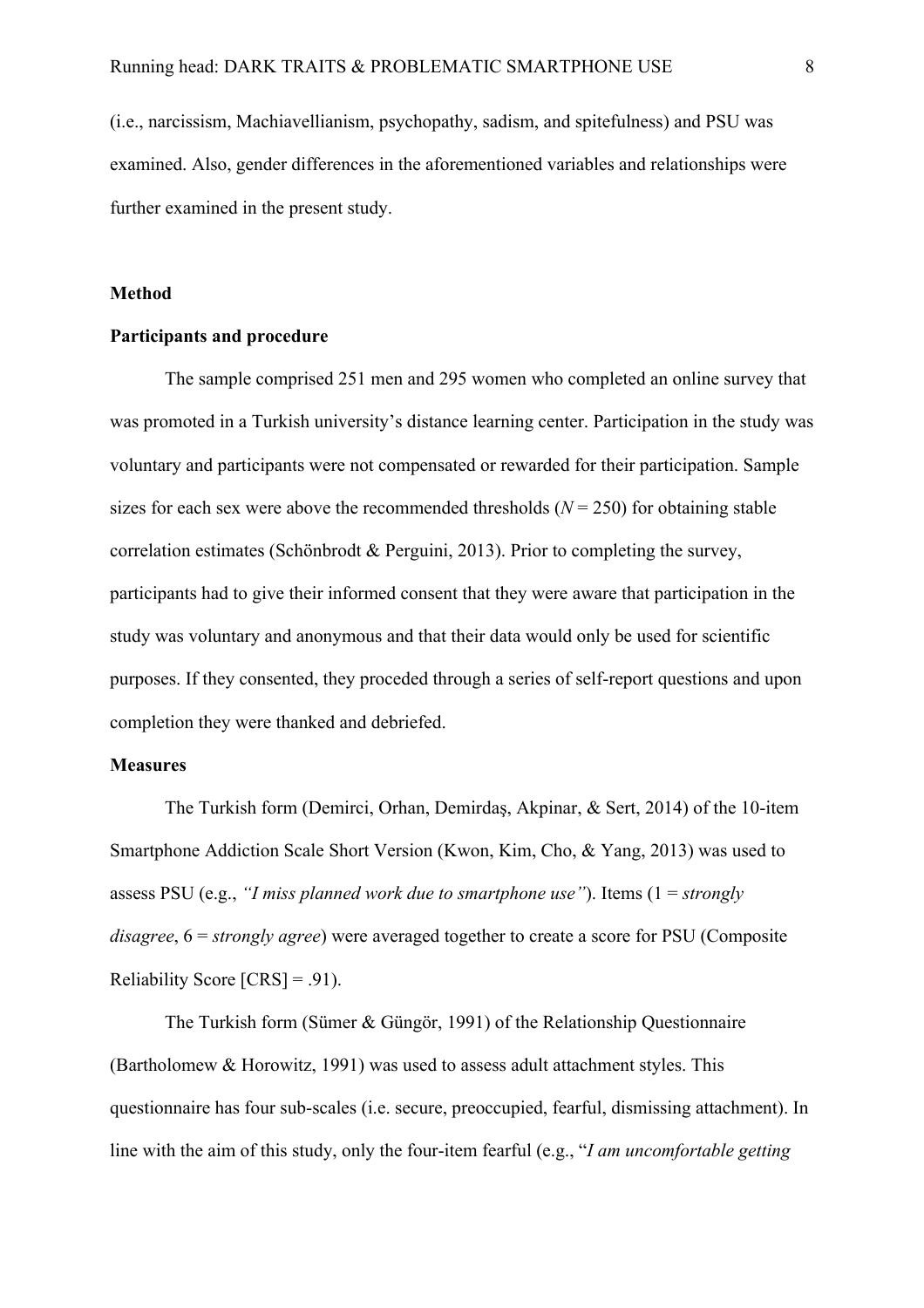*close to others*") and five-item dismissing (e.g., "*I am comfortable without close relationships*") attachment scales were used in the present study. Items (1 = *absolutely not true*, 7 = *absolutely true*) were averaged to create scores for fearful (CRS = .75) and dismissing attachment  $(CRS = .75)$ .

The Turkish form (Özsoy, Rauthmann, Jonason, & Ardıç, 2017) of the 12-item Dark Triad Dirty Dozen Scale (Jonason & Webster, 2010) was used to assess Machiavellianism (e.g., "*I tend to exploit others towards my own end*"), psychopathy (e.g., "*I tend to be callous or insensitive*"), and narcissism (e.g., "*I tend to seek prestige or status*"). Items (1 = *strongly disagree*, 9 = *strongly agree*) for each scale were averaged together to create scores for Machiavellianism (CRS = .90), psychopathy (CRS = .85), and narcissism (CRS = .92).

The Turkish form (Kircaburun et al., 2018b) of the Short Sadistic Impulse Scale (O'Meara et al., 2011) was used to assess sadistic impulses (e.g., "*Hurting people would be exciting*"). This scale comprises 10 dichotomous items, where participants indicate whether the items are "*like me*" os "*unlike me.*" Items were averaged together to create scores for sadism (CRS =  $.86$ ).

The Turkish form (Kircaburun & Griffiths, 2018) of the 17-item Spitefulness Scale (Marcus, Zeigler-Hill, Mercer, & Norris, 2014) was used to assess spiteful dispositions (e.g., "*It might be worth risking my reputation in order to spread gossip about someone I did not like*"). The Turkish form comprises 11 items that are compatible with Turkish university students (Kircaburun & Griffiths, 2018). Items (1 = *never*, 5 = *always*) were averaged together to create scores for spitefulness  $(CRS = .90)$ .

## **Results**

Analysis indicated PSU was positively correlated with fearful attachment and dark personality traits for the total sample, as well as for men and women separately (with the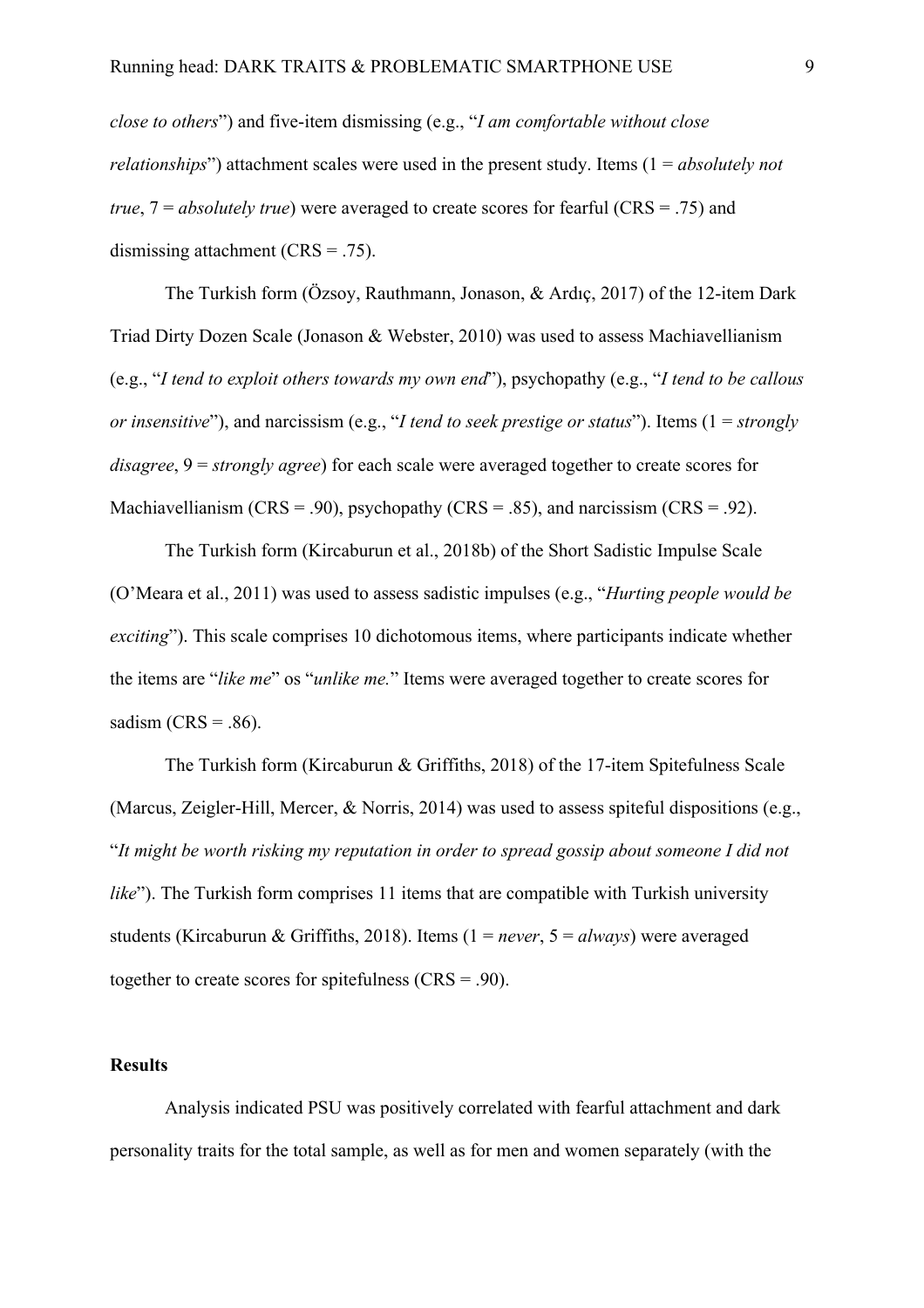exception that psychopathy was not associated with PSU for women) with very small  $(r = .10)$ to almost moderate (r = .29) effect sizes (see Table 1). A series of of *t-*tests (see Table 2) demonstrated that women reported significantly higher PSU scores than men, whereas men reported significantly higher scores for all dark personality traits. Saturated mediation models were tested with the total sample, as well as separately for men and women, to examine the mediating role of fearful and dismissing attachment styles on the association between dark traits and PSU. These analyses were carried out using the bootstrapping method with 95% bias-corrected confidence intervals and 5,000 bootstrapped samples in AMOS 23.0 software.

Table 3 contains the full results of the indirect effects testing. Among the total sample, narcissism, sadism, and spitefulness were directly (positively) associated with PSU, and psychopathy was directly (negatively) associated with PSU. Among men, narcissism and spitefulness were directly (positively) associated with PSU, and Machiavellianism was indirectly (positively) associated with PSU via fearful attachment. Among women, narcissism and spitefulness were directly (positively) associated with PSU, and sadism was both directly and indirectly (positively) related to PSU via fearful attachment. A categorical moderation was tested using sex as a moderator in the model. There were no statistically significant moderation or moderated mediations observed. Psychopathy was not associated with fearful attachment; dismissing attachment was not associated with any of the personality constructs, except for its association with psychopathy and PSU among the total sample. The total tested mediation model explained 22% of the PSU variance among the total sample (Figure 1).

Even though psychopathy and dismissing attachment did not correlate with PSU negatively in the correlation test, they were negatively related to PSU in the path analysis. This may indicate that a *suppressor variable* (i.e., a variable correlated with PSU that could have influenced the relationships between PSU, psychopathy, and dismissing attachment) impacted the analysis conducted such that the direction of the relationship observed changed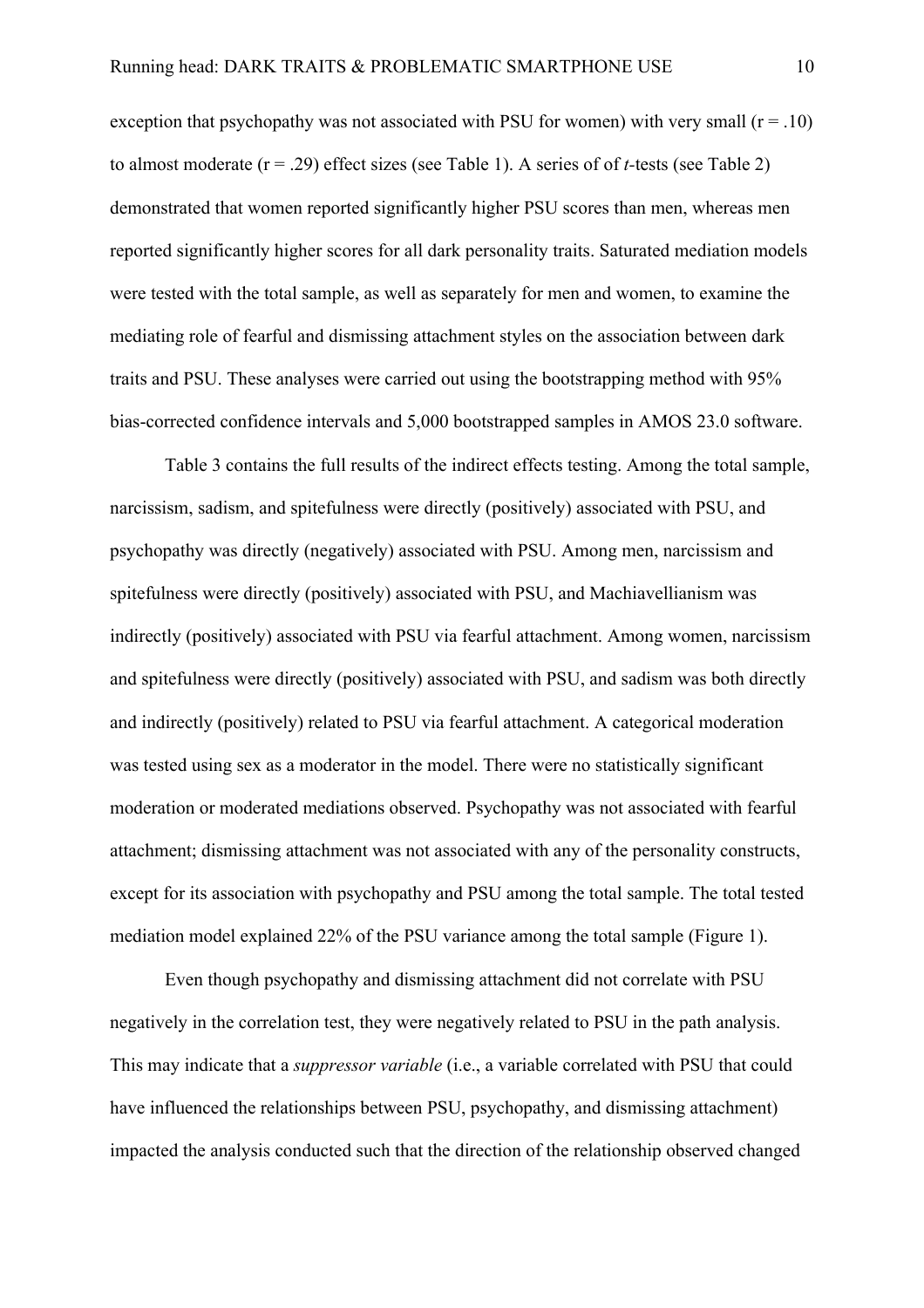in the path analysis (Ludlow  $&$  Klein, 2014). Because the possibility that the significant relationship observed in the path analysis is a statistical artifact cannot be excluded, these findings are not interpreted or discussed. Finally, to examine the additional contribution of sadism and spitefulness to the Dark Triad, hierarchical multiple regression analyses predicting PSU were conducted, while controlling for fearful and dismissing attachment, Machiavellianism, psychopathy, and narcissism. Sadism accounted for an additional 3% of PSU and spitefulness for an additional 2%.

## **Discussion**

The present study, based on the theoretical assumptions of the pathway model of PSU (Billieux et al., 2016) and extant empirical evidence, examined the direct and indirect associations of the dark personality traits of narcissism, Machiavellianism, psychopathy, sadism, and spitefulness with PSU via avoidant adult attachment styles of fearful and dismissing attachments. The findings demonstrate empirical support for the pathway model of PSU that the interaction of individuals' core characteristics of personality and adult attachment may directly and/or or indirectly result in PSU. Partially parallel to the study's expectations, fearful attachment had a mediating role on the relationships of Machiavellianism (fully), sadism (partially), and narcissism (negatively partially) with PSU. Machiavellianism and sadism were positively associated with fearful attachment, whereas narcissism was negatively related to it, and in turn, fearful attachment was positively associated with PSU. Furthermore, sadism, narcissism, and spitefulness were positively directly associated with PSU.

The direct relationship between narcissism and PSU is consistent with the existing literature, which found that narcissistic individuals had higher PSU (e.g., Pearson & Hussain, 2015), but the finding also contradicts other reported non-significant associations (e.g.,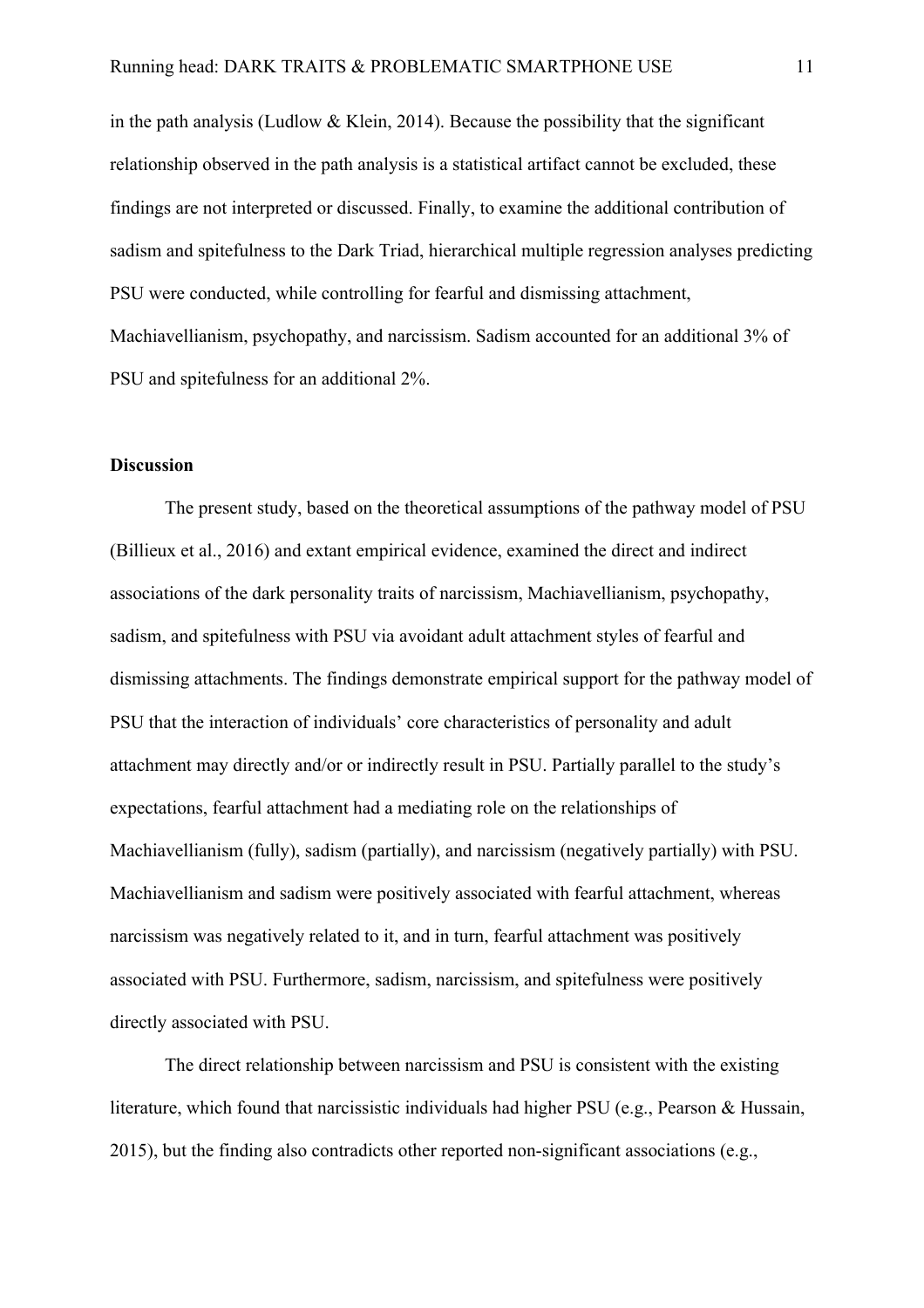Hussain, Griffiths, & Sheffield, 2017). Individuals with narcissistic traits may use smartphones for self-promotion and self-presentation in virtual platforms (such as social networking platforms) given their proneness to these behaviors (Andreassen, Pallesen & Griffiths, 2017), and positive mood modification by obtaining desired gratifications may develop into problematic use (Kircaburun et al., 2018a). Sadism was directly associated with PSU among women. Women with more sadistic impulses may become problematic smartphone users in attempts to stalk others in online contexts, which has been associated with problematic social media use (Kircaburun et al., 2018a). Sadistic individuals engage in cyberbullying and cyberstalking (Smoker & March, 2017; van Geel, Goemans, Toprak, & Vedder, 2017). These obsessive behaviors may promote preoccupation and fear of missing out that can lead to excessive engagement and PSU (Balta, Emirtekin, Kircaburun, & Griffiths, 2018). Even though the present study is the first to provide empirical evidence for the association between spitefulness and PSU, this result was expected. Spiteful individuals are low in self-esteem and high in impulsivity, aggressiveness, and emotion dysregulation (Marcus et al., 2014; Zeigler-Hill & Vonk, 2015), which may result in higher vulnerability for developing problematic use of technology and online activities (Andreassen, 2015; Billieux, 2012). Furthermore, spitefulness is associated with problematic internet use via the use of different applications such as online gambling and online shopping (Kircaburun & Griffiths, 2018), which may also promote PSU.

Fearful attachment mediated the relationships of Machiavellianism, sadism, and narcissism with PSU. There may be bidirectional relationships between attachment styles and dark personality traits. An individual's adult attachment style is typically shaped by the parental care received in childhood (Bartholomew & Horowitz, 1991). Given that being raised with a dysfunctional parent may alter an individual's approach to life and their personality (Parker et al., 1999), dark personality traits may be a mediational factor in the transition of an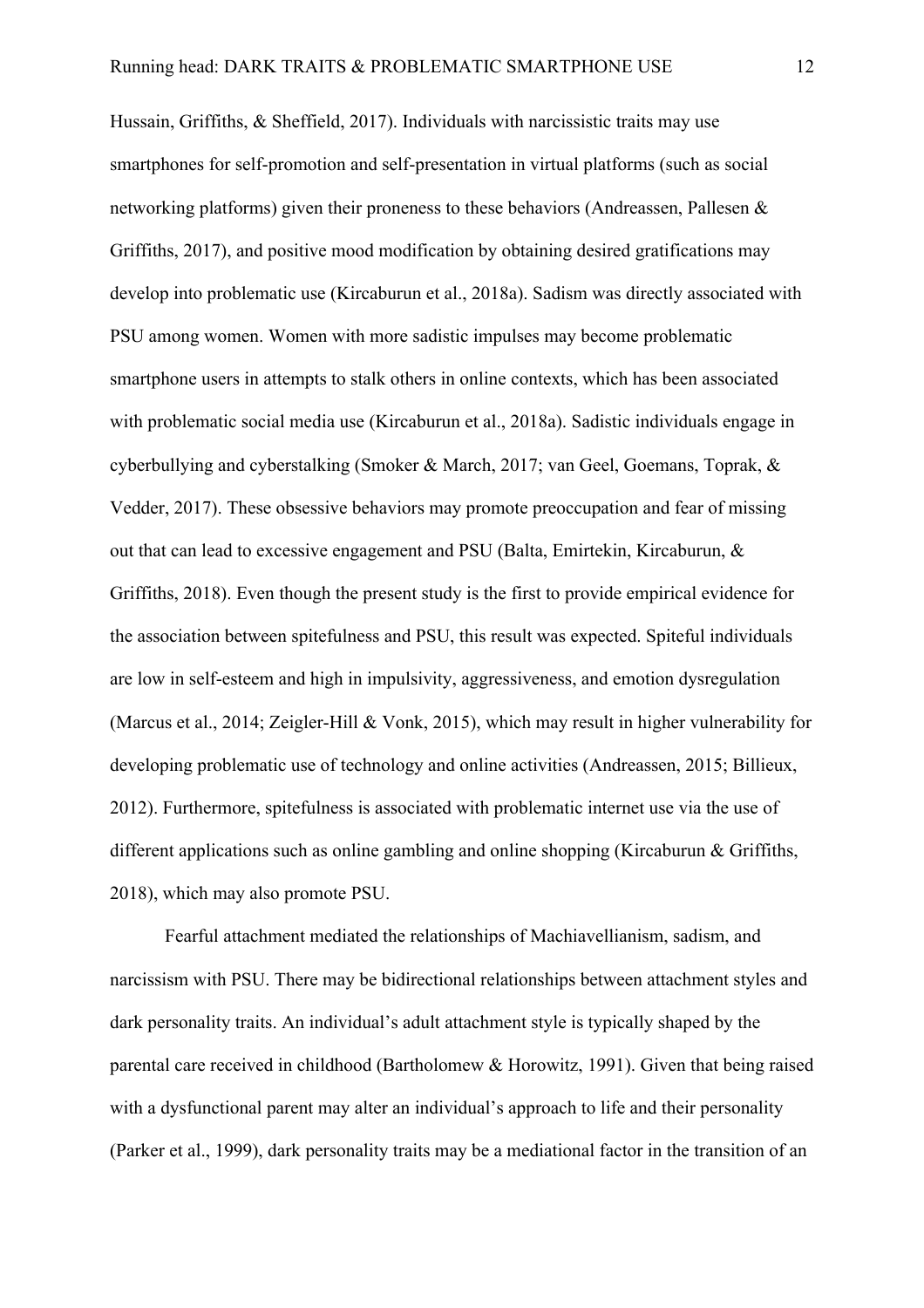individual's early parental attachment experiences to their development of adult attachment. Individuals may develop antisocial and callous/unemotional personality traits as an adaptation to insecure and avoidant parenting, and in turn, those with dark personality traits adopt an avoidant approach in social and romantic relationships to protect themselves from getting hurt (Jonason, Zeigler-Hill, & Baldacchino, 2017). Consequently, and consistent with the existing evidence (Jonason et al., 2014), fearful attachment was found among Machiavellians and sadists, and lower fearful attachment among narcissistics.

Partially in line with the hypotheses, fearful attachment, but not dismissing attachment, was related to greater PSU. Fearfully attached individuals regard themselves as unlovable and believe that others will not be able to meet their needs, indicating that they have both self-esteem and self-worth problems (Bratholomew & Horowitz, 1991). Consequently, they may prefer avoiding social and romantic encounters and interactions to avoid rejection, which may cause them to spend more time in virtual mediums of communication. Furthermore, individuals with fearful attachment tend to have adverse psychological health outcomes including depression, rumination, loneliness, and social anxiety (Beyderman & Young, 2016; Bifulco et al., 2006), and PSU is a known maladaptive coping strategy for reducing depressive and lonely feelings, ruminative thoughts, and social anxiety (Elhai, Dvorak, Levine, & Hall, 2017; Elhai, Tiamiyu, & Weeks, 2018). The insignificant relationship between dismissing attachment and PSU may be explained by the fact that fearful attachment has been negatively associated with self-esteem, whereas individuals with dismissing attachment had higher self-esteem (Bylsma, Cozzarelli, & Sumer, 1997). Contrary to fearfully attached individuals, those with dismissing attachment have a positive opinion about themselves and their competence in life (Barthelomew & Horowitz, 1991), which may lead them to spend more time in proving themselves to be successful and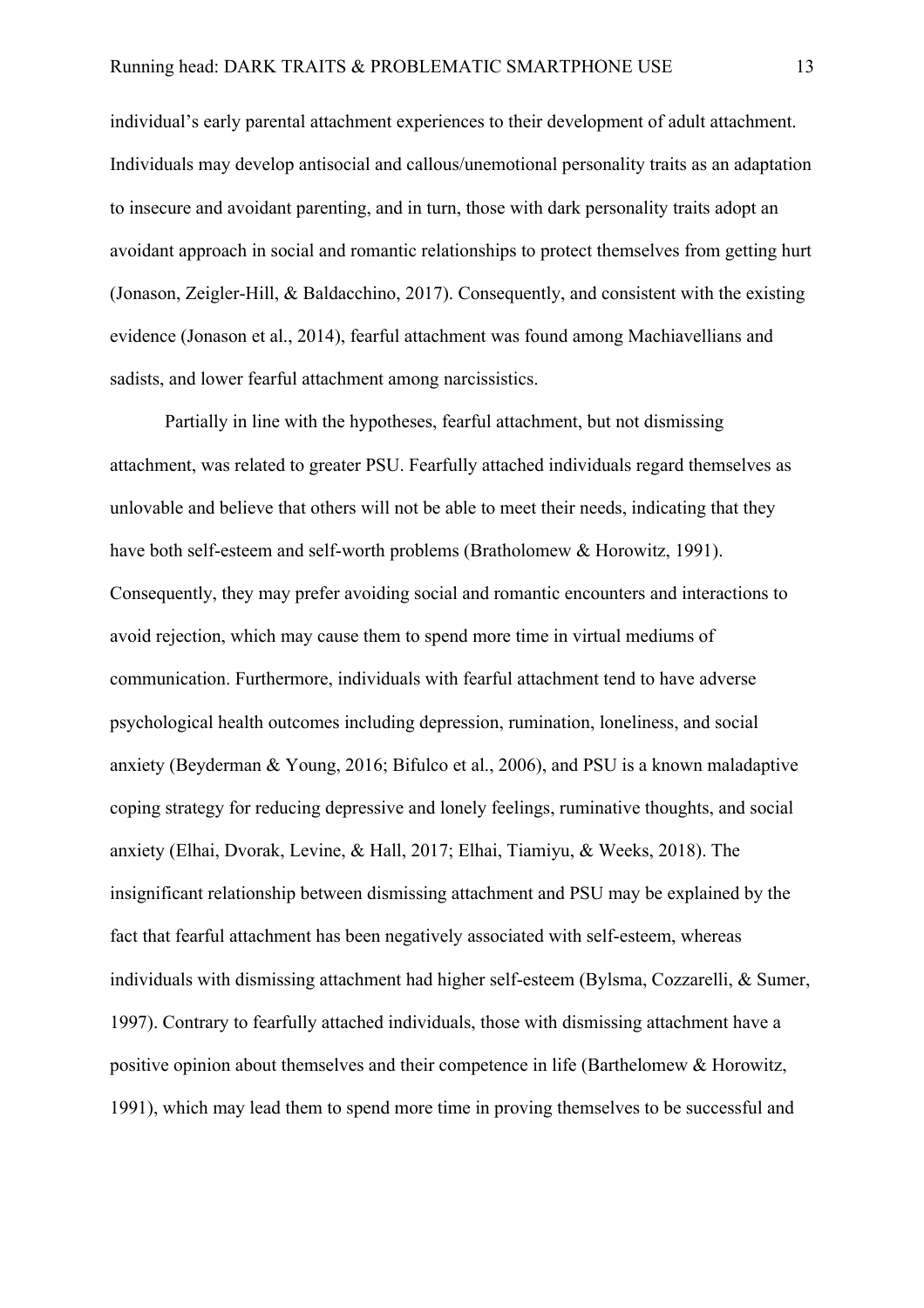attractive in different life domains such as sports and/or physical attractiveness (Bylsma et al., 1997) and less time in online contexts.

## **Limitations and conclusions**

The present study is not without its limitations. The main concern is that there were consistently small effects of dark personality traits and adult attachment on PSU. There were significant results that related PSU to individual difference variables, but these results were weak. There may be other variables that were not considered that might be moderately or largely associated with PSU. Therefore, future studies could investigate different individual difference predictors of PSU to identify other potential variables. Second, the cross-sectional design means that no causal conclusions for the found relationship can be made. Consequently, future studies should adopt longitudinal and qualitative approaches to better understand the aforementioned relationships. Third, data were collected from a single university in Turkey, prevents generalizability of the present findings. Therefore, future replication studies should utilize samples from other age groups and cultures. Finally, collecting data using self-report surveys has specific limitations, including response biases such as memory recall and social desirability.

Despite these limitations, there are several important contributions offered by the findings presented here. The present study is the first to consider the predictive role of dark personality traits upon PSU, and to demonstrate direct and indirect relationships of dark personality traits with PSU via avoidant (i.e., fearful) attachment. Furthermore, the study provides further understanding for sex differences in the relationship between personality traits and PSU. The study further presents empirical evidence for the theoretical assumptions of the pathway model of PSU (Billieux et al., 2015). The present authors suggest that dark personality-related adult attachment styles may lead individuals to higher problematic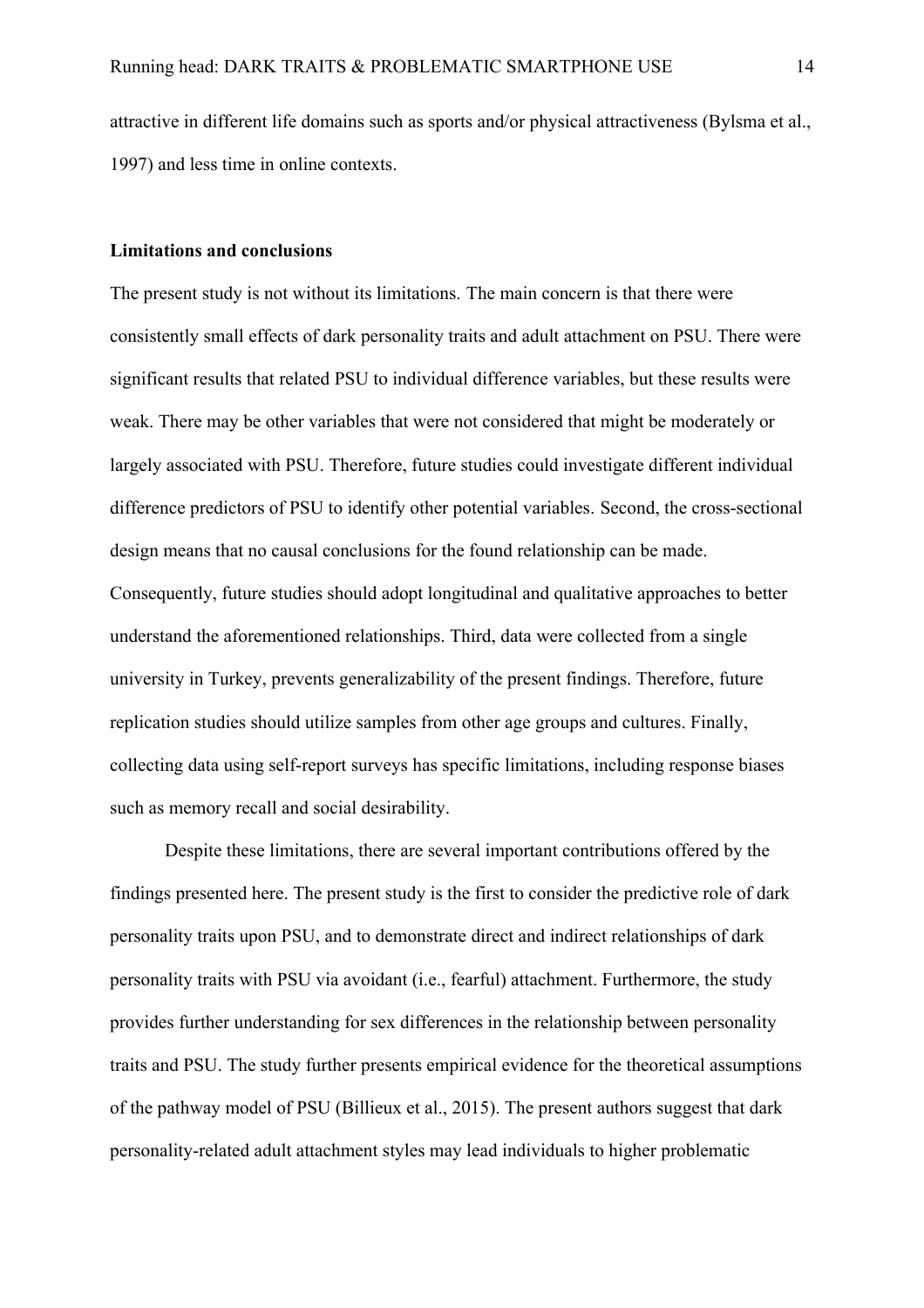dependence on their smartphones and experience potential psychosocial harms from such excessive use. The findings of this study have important implications for scholars investigating PSU and its risk factors, although these preliminary results should be replicated more widely before developing possible prevention strategies. It appears that those with dark personality traits are prone to developing and maintaining PSU and their romantic attachment style has a partial explanatory and contributory role in this behavior.

## **References**

- Ainsworth, M., Blehar, M., Water, E., & Wall, S. (1978). *Patterns of attachment: A psychological study of the strange situation*. Hillsdale, NJ: Erlbaum.
- Andreassen, C.S. (2015). Online social network site addiction: A comprehensive review. *Current Addiction Reports*, *2*, 175-184.
- Andreassen, C. S., Pallesen, S., & Griffiths, M. D. (2017). The relationship between excessive online social networking, narcissism, and self-esteem: Findings from a large national survey. *Addictive Behaviors*, *64,* 287-293.
- Balta, S., Emirtekin, E., Kircaburun, K., & Griffiths, M.D. (2018). Neuroticism, trait fear of missing out, and phubbing: The mediating role of state fear of missing out and problematic Instagram use. *International Journal of Mental Health and Addiction*. Epub ahead of print. https://doi.org/10.1007/s11469-018-9959-8.
- Bartholomew, K., & Horowitz, L.M. (1991). Attachment styles among young adults: A test of a four-category model. *Journal of Personality and Social Psychology*, *61*, 226-244.
- Beyderman, I., & Young, M.A. (2016). Rumination and overgeneral autobiographical memory as mediators of the relationship between attachment and depression. *Personality and Individual Differences*, *98*, 37-41.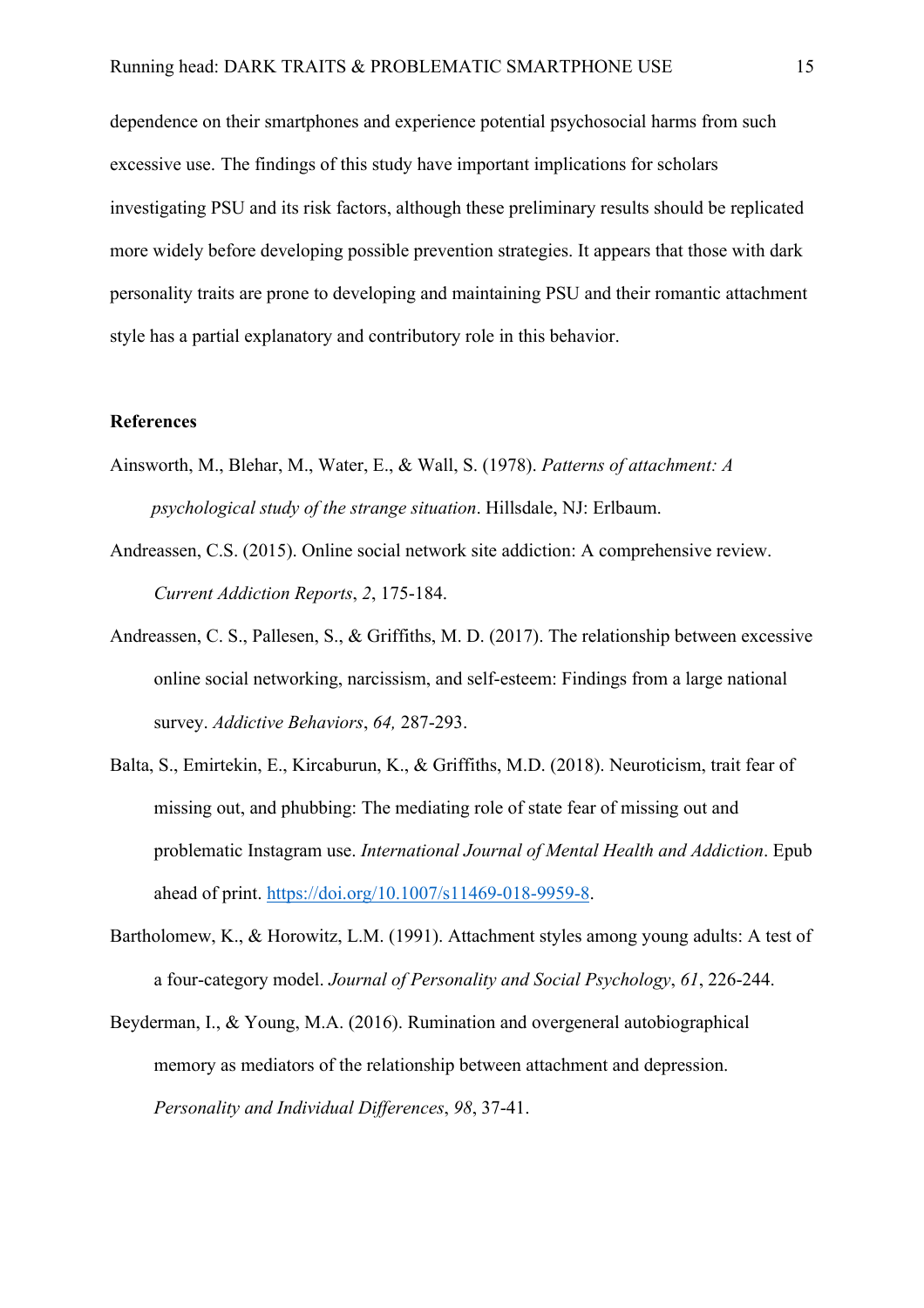- Bifulco, A., Kwon, J., Jacobs, C., Moran, P.M., Bunn, A., & Beer, N. (2006). Adult attachment style as mediator between childhood neglect/abuse and adult depression and anxiety. *Social Psychiatry and Psychiatric Epidemiology*, *41*, 796-805.
- Billieux, J. (2012). Problematic use of the mobile phone: A literature review and a pathways model. *Current Psychiatry Reviews*, *8*, 299-307.
- Billieux, J., Maurage, P., Lopez-Fernandez, O., Kuss, D. J., & Griffiths, M. D. (2015). Can disordered mobile phone use be considered a behavioral addiction? An update on current evidence and a comprehensive model for future research. *Current Addiction Reports*, *2*, 156-162.
- Blackwell, D., Leaman, C., Tramposch, R., Osborne, C., & Liss, M. (2017). Extraversion, neuroticism, attachment style, and fear of missing out as predictors of social media use and addiction. *Personality and Individual Differences*, *116*, 69-72.
- Bowlby, J. (1969). *Attachment and loss* (vol. 1). New York, NY: Basic Books.
- Brewer, G., Bennett, C., Davidson, L., Ireen, A., Phipps, A.J., Stewart-Wilkes, D., & Wilson, B. (2018). Dark Triad traits and romantic relationship attachment, accommodation, and control. *Personality and Individual Differences*, *120*, 202-208.
- Bylsma, W.H., Cozzarelli, C., & Sumer, N. (1997). Relation between adult attachment styles and global self-esteem. *Basic and Applied Social Psychology*, *19*, 1-16.
- Casale, S., & Fioravanti, G. (2018). Why narcissists are at risk for developing Facebook addiction: The need to be admired and the need to belong. *Addictive Behaviors, 76*, 312–318.
- Chiara D'Arienzo, M., Boursier, V. & Griffiths, M. D. (2019). Addiction to social media and attachment styles: A systematic literature review. *International Journal of Mental Health and Addiction,* Epub ahead of print. https://doi.org/10.1007/s11469-019-00082-5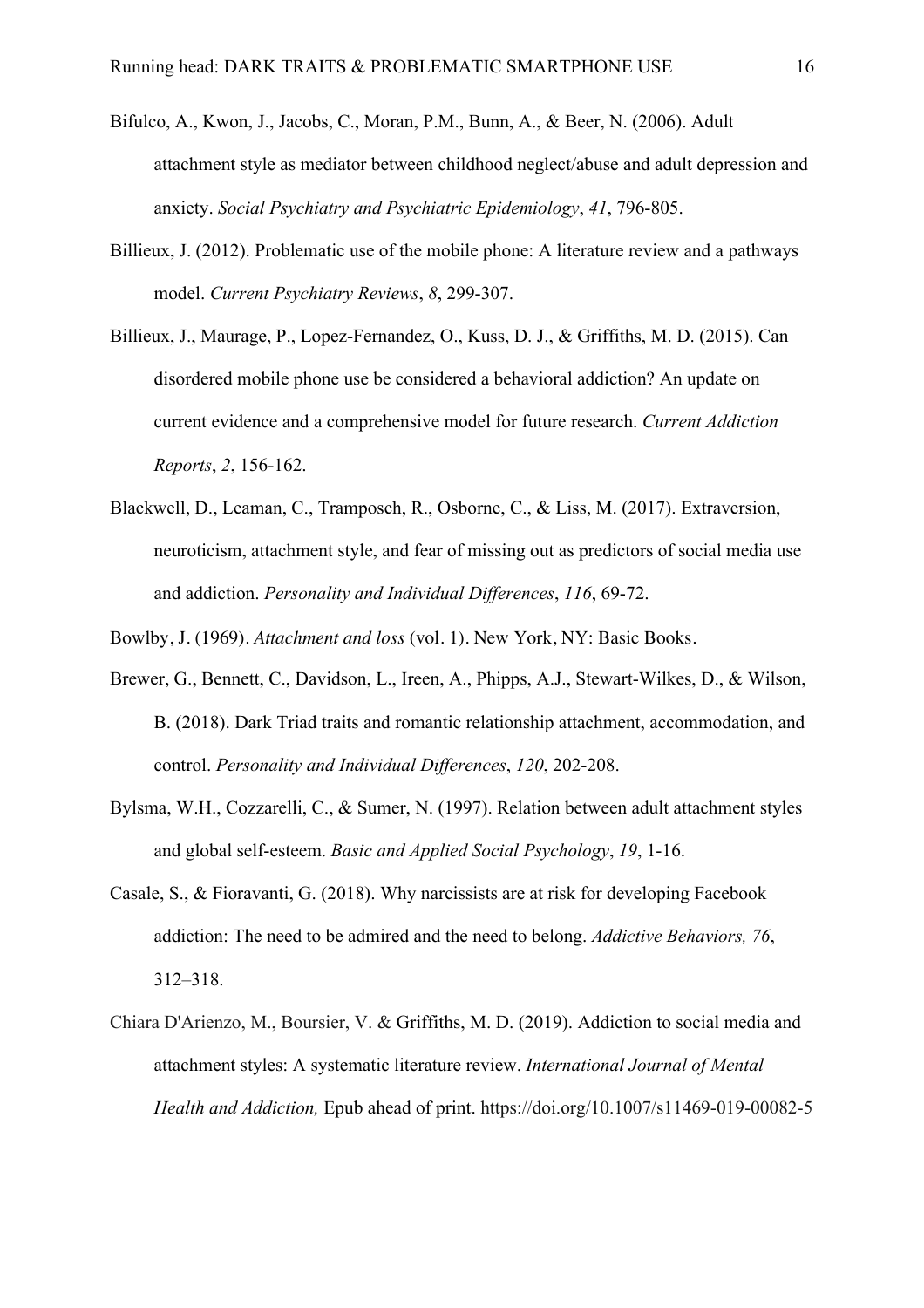- Demirci, K., Akgönül, M., & Akpinar, A. (2015). Relationship of smartphone use severity with sleep quality, depression, and anxiety in university students. *Journal of Behavioral Addictions*, *4*, 85-92.
- Demirci, K., Orhan, H., Demirdas, A., Akpinar, A., & Sert, H. (2014). Validity and reliability of the Turkish Version of the Smartphone Addiction Scale in a younger population. *Klinik Psikofarmakoloji Bülteni-Bulletin of Clinical Psychopharmacology*, *24*, 226-234.
- Elhai, J. D., Dvorak, R. D., Levine, J. C., & Hall, B. J. (2017). Problematic smartphone use: A conceptual overview and systematic review of relations with anxiety and depression psychopathology. *Journal of Affective Disorders*, *207*, 251-259.
- Elhai, J.D., Tiamiyu, M., & Weeks, J. (2018). Depression and social anxiety in relation to problematic smartphone use: The prominent role of rumination. *Internet Research*, *28*, 315-332.
- Emirtekin, E., Balta, S., Sural, İ., Kircaburun, K., Griffiths, M.D., & Billieux, J. (2019). The role of childhood emotional maltreatment and body image dissatisfaction in problematic smartphone use among adolescents. *Psychiatry Research*, *271*, 634-639.
- Hart, J., Nailling, E., Bizer, G.Y., & Collins, C.K. (2015). Attachment theory as a framework for explaining engagement with Facebook. *Personality and Individual Differences*, *77*, 33-40.
- Haug, S., Castro, R.P., Kwon, M., Filler, A., Kowatsch, T., & Schaub, M.P. (2015). Smartphone use and smartphone addiction among young people in Switzerland. *Journal of Behavioral Addictions*, *4*, 299-307.
- Hussain, Z., Griffiths, M.D., & Sheffield, D. (2017). An investigation into problematic smartphone use: The role of narcissism, anxiety, and personality factors. *Journal of Behavioral Addictions*, *6*, 378-386.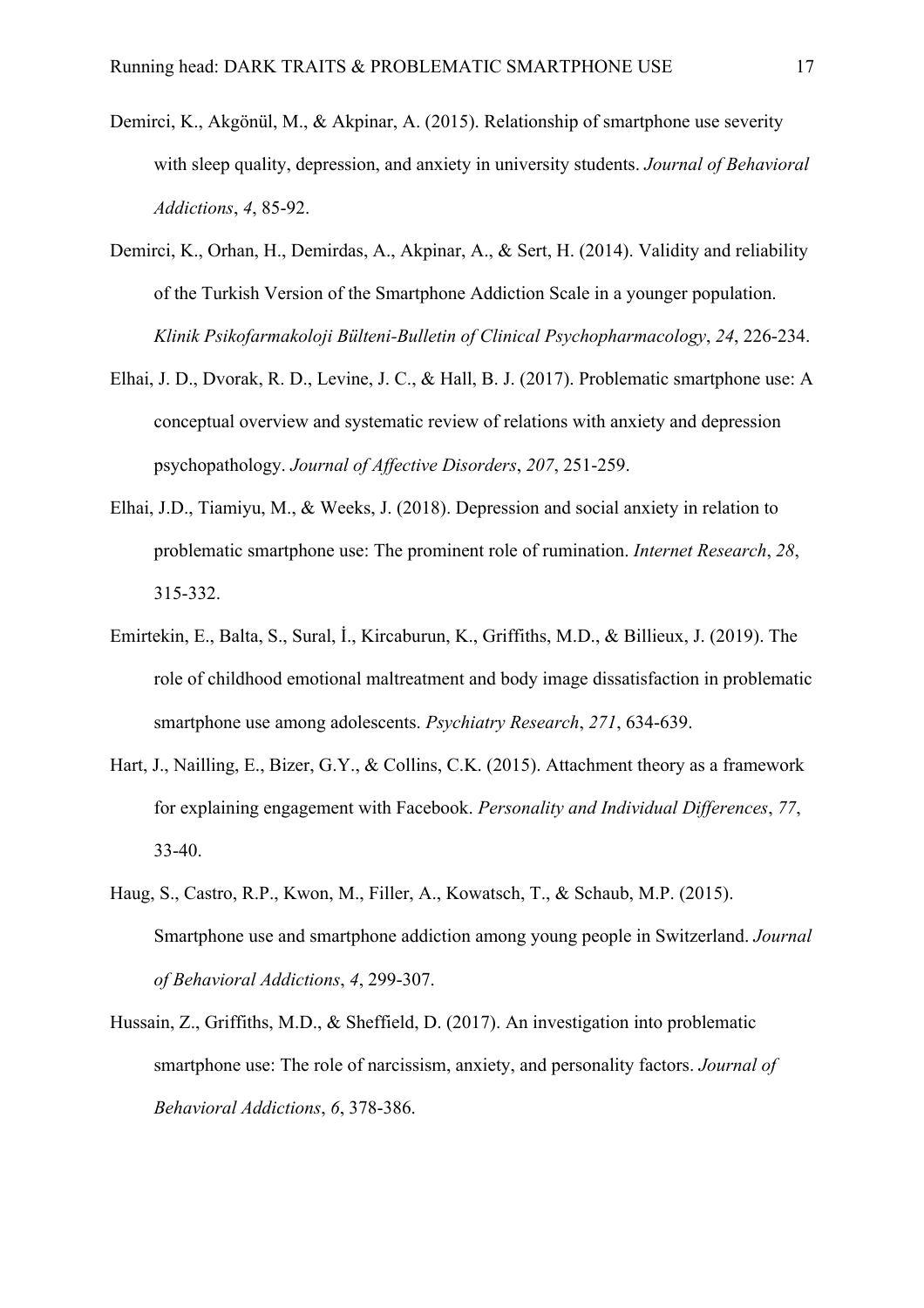- Ináncsi, T., Láng, A., & Bereczkei, T. (2015). Machiavellianism and adult attachment in general interpersonal relationships and close relationships. *Europe's Journal of Psychology*, *11*, 139-154.
- Jonason, P.K., Baughman, H.M., Carter, G.L., & Parker, P. (2015). Dorian Gray without his portrait: Psychological, social, and physical health costs associated with the Dark Triad. *Personality and Individual Differences*, *78*, 5-13.
- Jonason, P.K., Lyons, M., & Bethell, E. (2014). The making of Darth Vader: Parent–child care and the Dark Triad. *Personality and Individual Differences*, *67*, 30-34.
- Jonason, P.K., Lyons, M., Bethell, E.J., & Ross, R. (2013). Different routes to limited empathy in the sexes: Examining the links between the Dark Triad and empathy. *Personality and Individual Differences*, *54*, 572-576.
- Jonason, P.K., & Webster, G.D. (2010). The dirty dozen: A concise measure of the dark triad. *Psychological Assessment*, *22*, 420-432.
- Jonason, P.K., Zeigler-Hill, V., & Baldacchino, J. (2017). Before and after: Personality pathology, childhood conditions, and life history outcomes. *Personality and Individual Differences*, *116*, 38-43.
- Kardefelt-Winther, D. (2014). A conceptual and methodological critique of internet addiction research: Towards a model of compensatory internet use. *Computers in Human Behavior*, *31*, 351-354.
- Kim, E., & Koh, E. (2018). Avoidant attachment and smartphone addiction in college students: The mediating effects of anxiety and self-esteem. *Computers in Human Behavior*, *84*, 264-271.
- Kircaburun, K., & Griffiths, M.D. (2018). The dark side of internet: Preliminary evidence for the associations of dark personality traits with specific online activities and problematic internet use. *Journal of Behavioral Addictions*, *7*, 993-1003.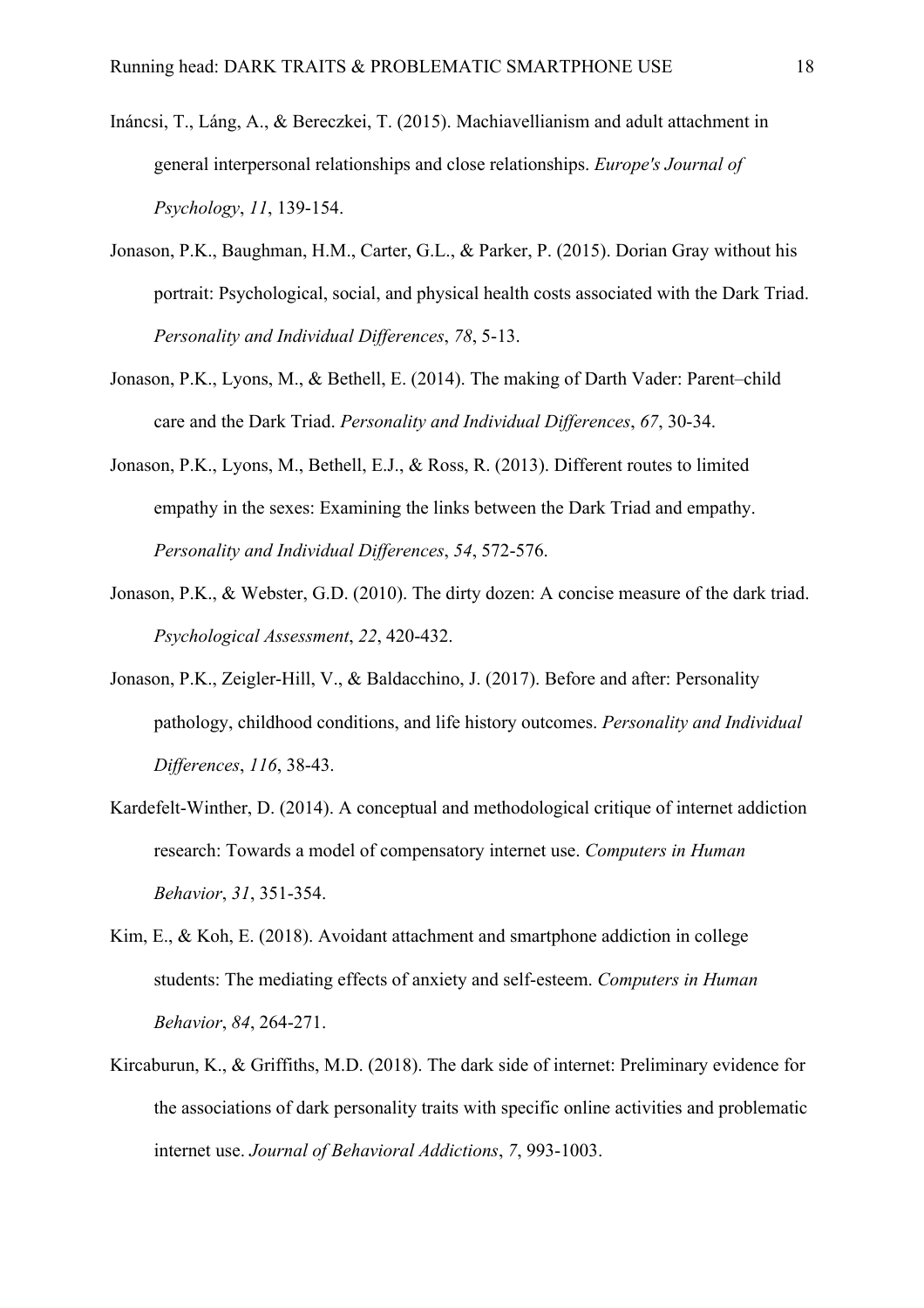- Kircaburun, K., Jonason, P.K., & Griffiths, M.D. (2018a). The Dark Tetrad traits and problematic social media use: The mediating role of cyberbullying and cyberstalking. *Personality and Individual Differences*, *135*, 264-269.
- Kircaburun, K., Jonason, P.K., & Griffiths, M.D. (2018b). The Dark Tetrad traits and problematic online gaming: The mediating role of online gaming motives and moderating role of game types. *Personality and Individual Differences*, *135*, 298-303.
- Kwon, M., Kim, D.J., Cho, H., & Yang, S. (2013). The smartphone addiction scale: development and validation of a short version for adolescents. *PloS ONE*, *8*, e83558.
- Ladanyi, J., & Doyle-Portillo, S. (2017). The development and validation of the Grief Play Scale (GPS) in MMORPGs. *Personality and Individual Differences, 114*, 125–133.
- Lin, S.S., & Tsai, C.C. (2002). Sensation seeking and internet dependence of Taiwanese high school adolescents. *Computers in Human Behavior*, *18*, 411-426.
- Ludlow, L., & Klein, K. (2014). Suppressor variables: the difference between 'is' versus 'acting as'. *Journal of Statistics Education*, *22*, 1-28.
- Marcus, D.K., Zeigler-Hill, V., Mercer, S.H., & Norris, A.L. (2014). The psychology of spite and the measurement of spitefulness. *Psychological Assessment*, *26*, 563-574.
- McNally, A.M., Palfai, T.P., Levine, R.V., & Moore, B.M. (2003). Attachment dimensions and drinking-related problems among young adults: The mediational role of coping motives. *Addictive Behaviors*, *28*, 1115-1127.
- Monacis, L., de Palo, V., Griffiths, M. D. & Sinatra, M. (2017a). Exploring individual differences in online addictions: The role of identity and attachment. *International Journal of Mental Health and Addiction, 15,* 853-868.
- Monacis, L., De Palo, V., Griffiths, M.D., & Sinatra, M. (2017b). Social networking addiction, attachment style, and validation of the Italian version of the Bergen Social Media Addiction Scale. *Journal of Behavioral Addictions*, *6*, 178-186.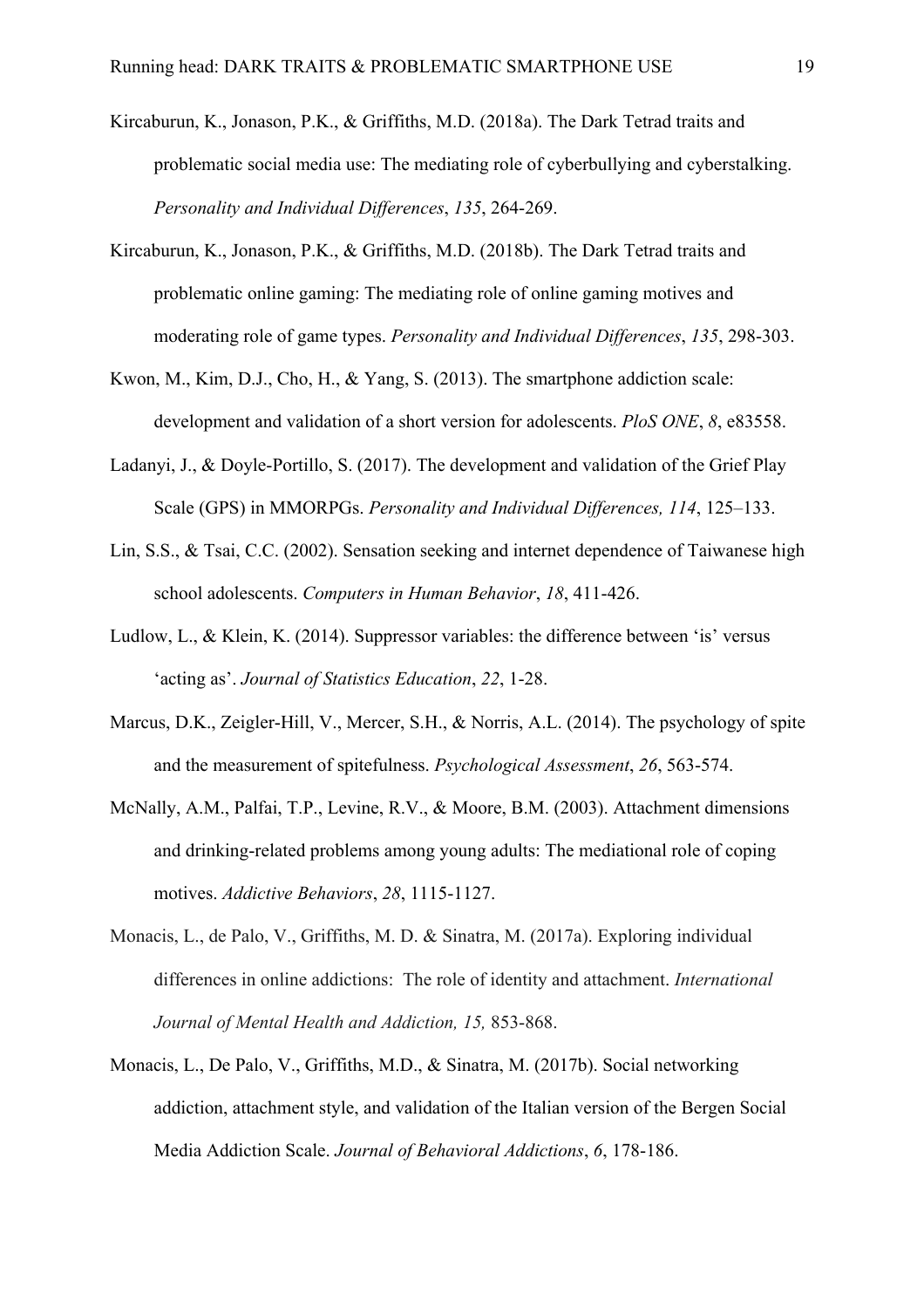- O'Meara, A., Davies, J., & Hammond, S. (2011). The psychometric properties and utility of the Short Sadistic Impulse Scale (SSIS). *Psychological Assessment*, *23*, 523-531.
- Özsoy, E., Rauthmann, J.F., Jonason, P.K., & Ardıç, K. (2017). Reliability and validity of the Turkish versions of Dark Triad Dirty Dozen (DTDD-T), Short Dark Triad (SD3-T), and Single Item Narcissism Scale (SINS-T). *Personality and Individual Differences*, *117*, 11-14.
- Parker, G., Roy, K., Wilhelm, K., Mitchell, P., Austin, M. P., & Hadzi-Pavlovic, D. (1999). An exploration of links between early parenting experiences and personality disorder type and disordered personality functioning. *Journal of Personality Disorders*, *13*, 361- 374.
- Pearson, C., & Hussain, Z. (2015). Smartphone use, addiction, narcissism, and personality: A mixed methods investigation. *International Journal of Cyber Behavior, Psychology, and Learning*, *5*, 17-32.
- Rauthmann, J.F. (2011). Acquisitive or protective self-presentation of dark personalities? Associations among the Dark Triad and self-monitoring. *Personality and Individual Differences*, *51*, 502-508.
- Salehan, M., & Negahban, A. (2013). Social networking on smartphones: When mobile phones become addictive. *Computers in Human Behavior*, *29*, 2632-2639.
- Schönbrodt, F.D., & Perugini, M. (2013). At what sample size do correlations stabilize? *Journal of Research in Personality*, *47*, 609-612.
- Sindermann, C., Sariyska, R., Lachmann, B., Brand, M., & Montag, C. (2018). Associations between the Dark Triad of personality and unspecified/specific forms of Internet-use disorder. *Journal of Behavioral Addictions*, *7*, 985-992.
- Smoker, M., & March, E. (2017). Predicting perpetration of intimate partner cyberstalking: Gender and the Dark Tetrad. *Computers in Human Behavior*, *72*, 390-396.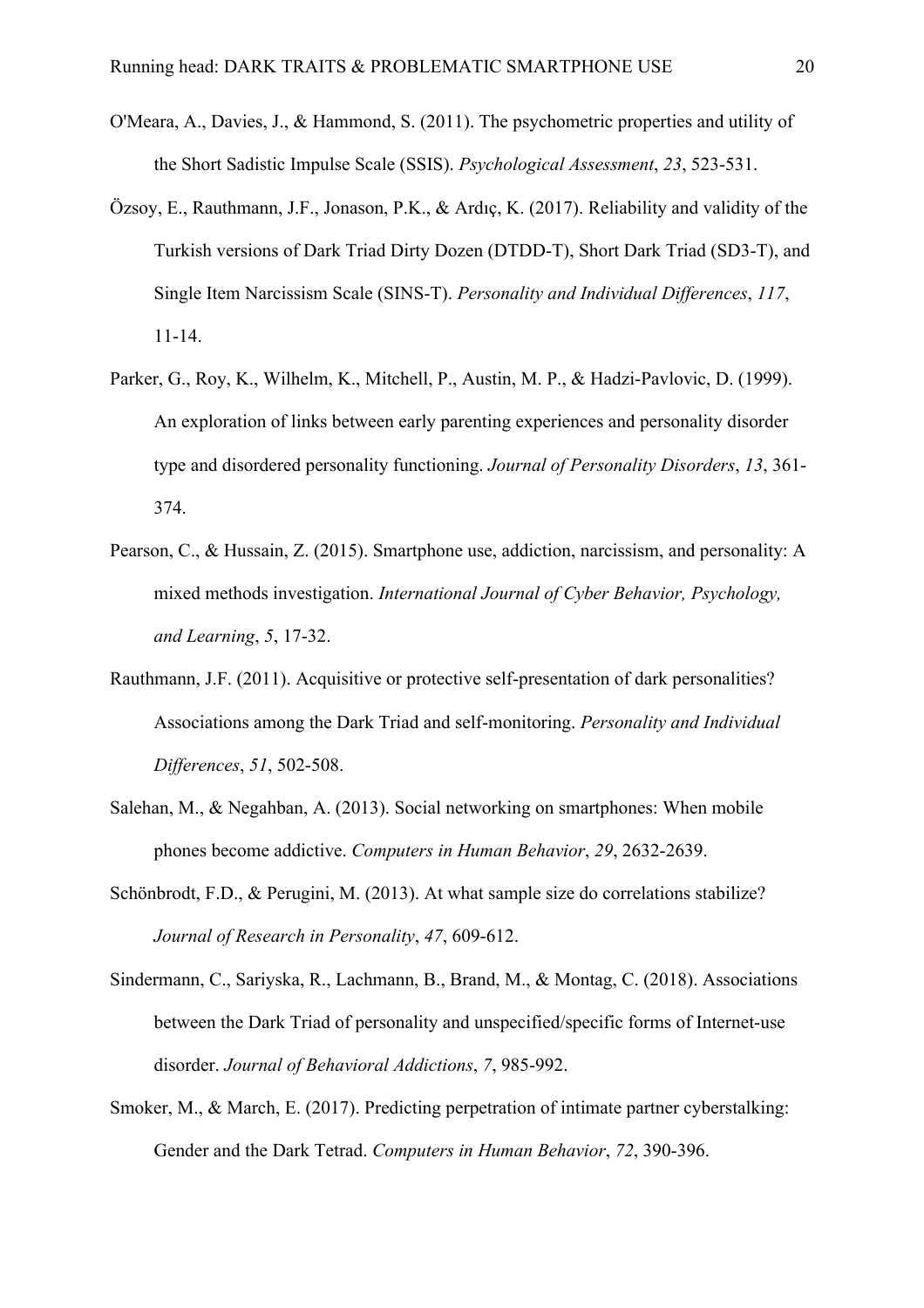- Sümer, N., & Güngör, D. (1999). Yetişkin bağlanma stilleri ölçeklerinin Türk örneklemi üzerinde psikometrik değerlendirmesi ve kültürlerarası bir karşılaştırma [Psychometric evaluation of adult attachment measures on Turkish samples and a cross-cultural comparison]. *Turkish Journal of Psychology*, *14*, 71-106.
- van Geel, M., Goemans, A., Toprak, F., & Vedder, P. (2017). Which personality traits are related to traditional bullying and cyberbullying? A study with the Big Five, Dark Triad and sadism. *Personality and Individual Differences*, *106*, 231-235.
- Van IJzendoorn, M. H., & Bakermans-Kranenburg, M. J. (2010). Invariance of adult attachment across gender, age, culture, and socioeconomic status? *Journal of Social and Personal Relationships*, *27*, 200-208.
- Xie, X., Dong, Y., & Wang, J. (2018). Sleep quality as a mediator of problematic smartphone use and clinical health symptoms. *Journal of Behavioral Addictions*, *7*, 466-472.
- Yuchang, J., Cuicui, S., Junxiu, A., & Junyi, L. (2017). Attachment styles and smartphone addiction in Chinese college students: The mediating roles of dysfunctional attitudes and self-esteem. *International Journal of Mental Health and Addiction*, *15*, 1122-1134.
- Zeigler-Hill, V., & Noser, A E. (2018). Characterizing spitefulness in terms of the DSM-5 model of pathological personality traits. *Current Psychology*, *37*, 14-20.
- Zeigler-Hill, V., & Vonk, J. (2015). Dark personality features and emotion dysregulation. *Journal of Social and Clinical Psychology*, *34*, 692-704.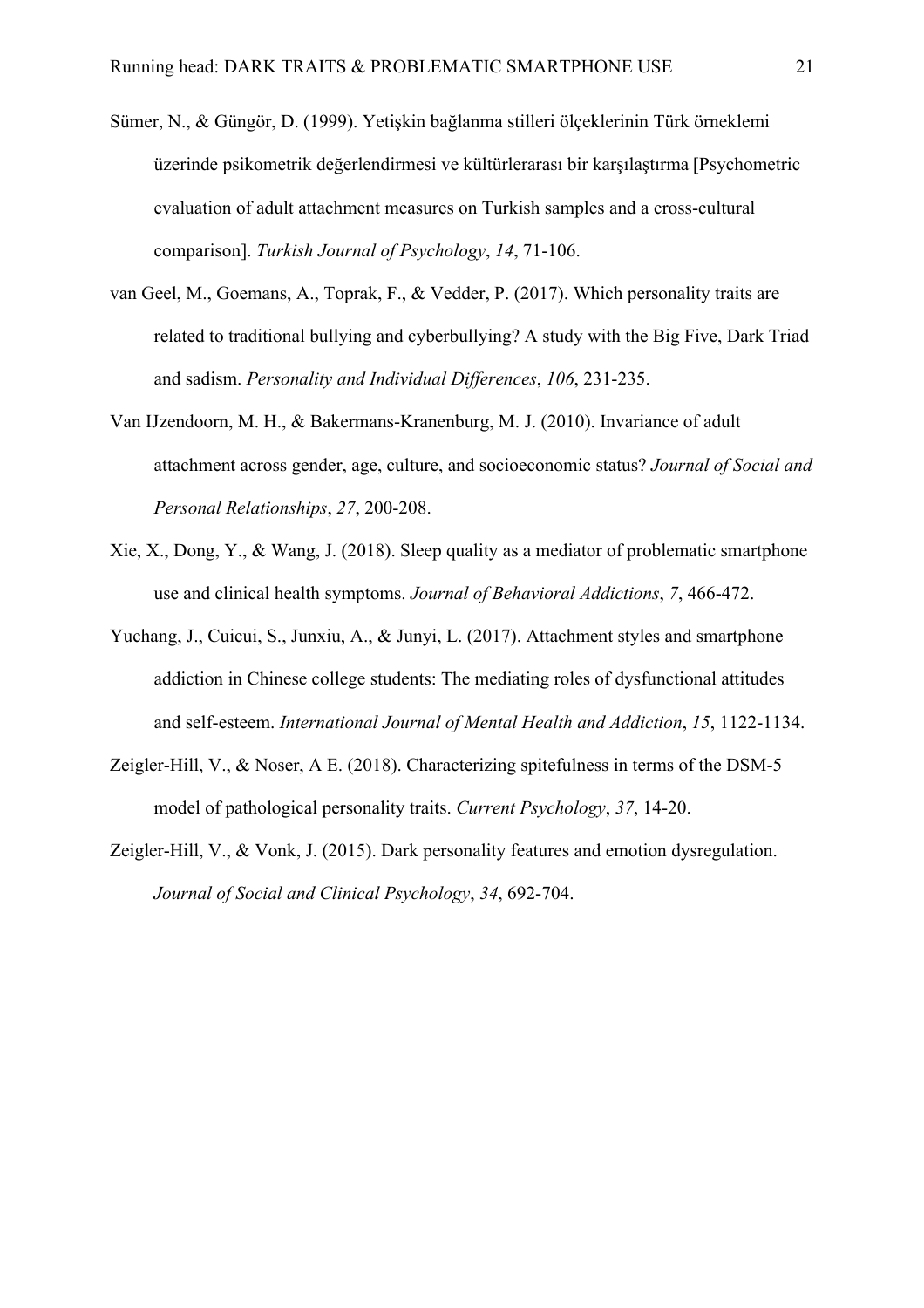#### **TABLES**

Table 1

*Pearson's correlations of the study variables among the total sample (N=546)* 1 2 3 4 5 6 7 8 1. Problematic smartphone use <br>2. Fearful attachment 21\*\*\* 2. Fearful attachment .21\*\*\* **-** 3. Dismissing attachment  $.06$   $.48***$ 4. Machiavellianism .21\*\*\* .21\*\*\* .20\*\*\* **-** 5. Psychopathy .10\* .15\*\* .27\*\*\* .64\*\*\* **-**<br>6. Narcissism .25\*\*\* .07 .15\*\*\* .49\*\*\* .39\*\*\* 6. Narcissism .25\*\*\* .07 .15\*\*\* .49\*\*\* .39\*\*\* **-** 7. Sadism .26\*\*\* .17\*\*\* .18\*\*\* .42\*\*\* .38\*\*\* .27\*\*\* **-** 8. Spitefulness .29\*\*\* .13\*\* .19\*\*\* .52\*\*\* .46\*\*\* .35\*\*\* .50\*\*\* **-** *M* 2.46 4.04 4.67 2.52 2.70 3.73 1.15 1.47 *SD* 1.05 1.11 1.02 1.65 1.68 2.25 .14 .64

 $*_{p}$  < .05, \*\**p* < .01, \*\*\**p* < .001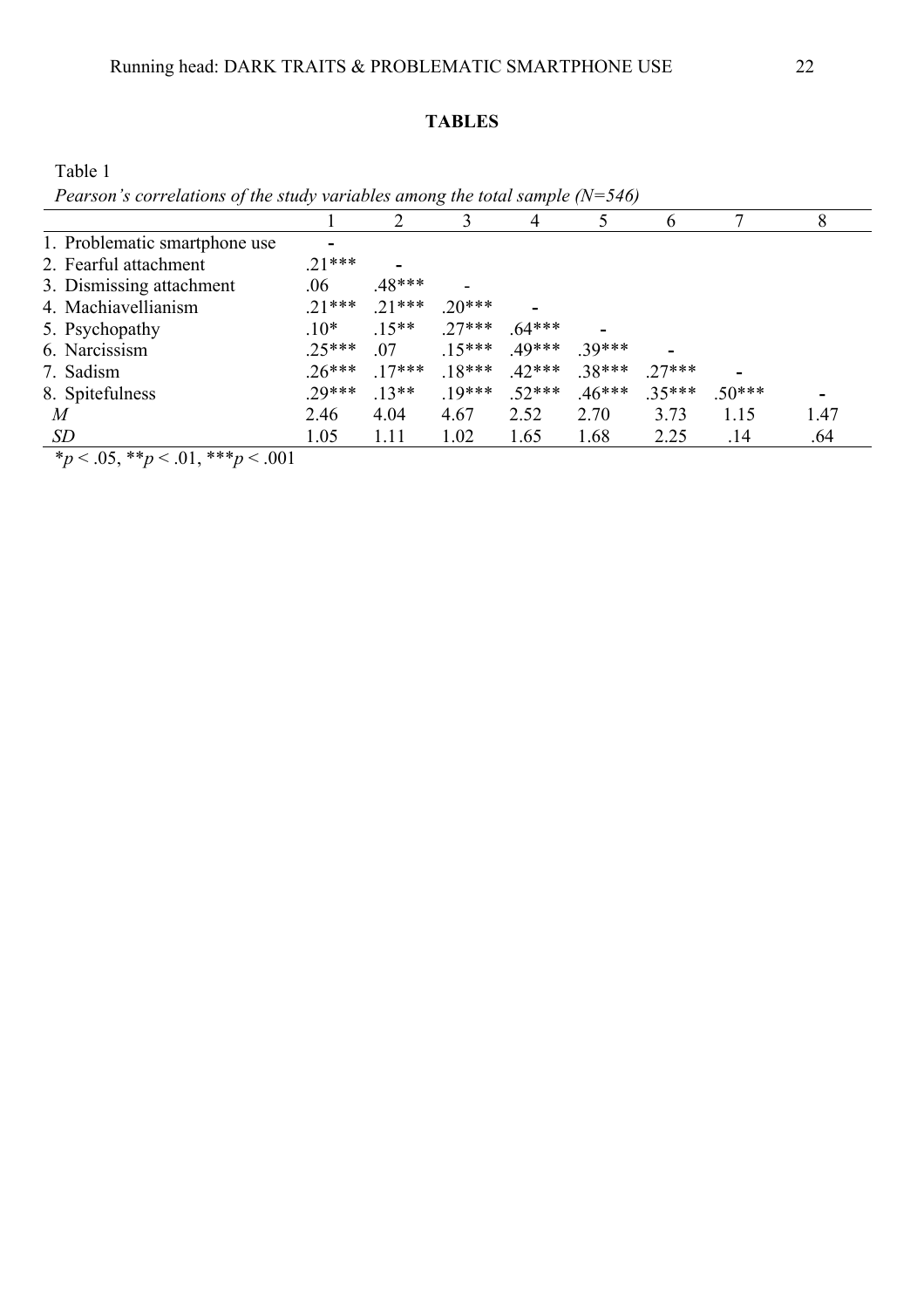|                            | Men<br>$(n = 251)$ | Women<br>$(n = 295)$ | t-test    | Cohen's $d$ |
|----------------------------|--------------------|----------------------|-----------|-------------|
| Problematic smartphone use | 2.31(1.01)         | 2.59(1.07)           | $-3.11**$ | 0.27        |
| Fearful attachment         | 3.98(1.11)         | 4.08(1.11)           | $-1.03$   | 0.09        |
| Dismissing attachment      | 4.72(1.07)         | 4.62(.99)            | 1.24      | 0.10        |
| Machiavellianism           | 2.93(1.91)         | 2.16(1.29)           | $5.65***$ | 0.47        |
| Psychopathy                | 3.01(1.89)         | 2.44(1.42)           | $3.96***$ | 0.34        |
| Narcissism                 | 3.96(2.28)         | 3.54(2.20)           | $2.18*$   | 0.19        |
| Sadism                     | 1.17(0.17)         | 1.13(0.11)           | $2.79**$  | 0.28        |
| Spitefulness               | 1.62(0.74)         | 1.35(.52)            | 4.93***   | 0.42        |

*Comparison of the scores of study variables between men and women*

*Note*: M (SD). \**p*<.05, \*\**p*<.01, \*\*\**p*<.001

Table 2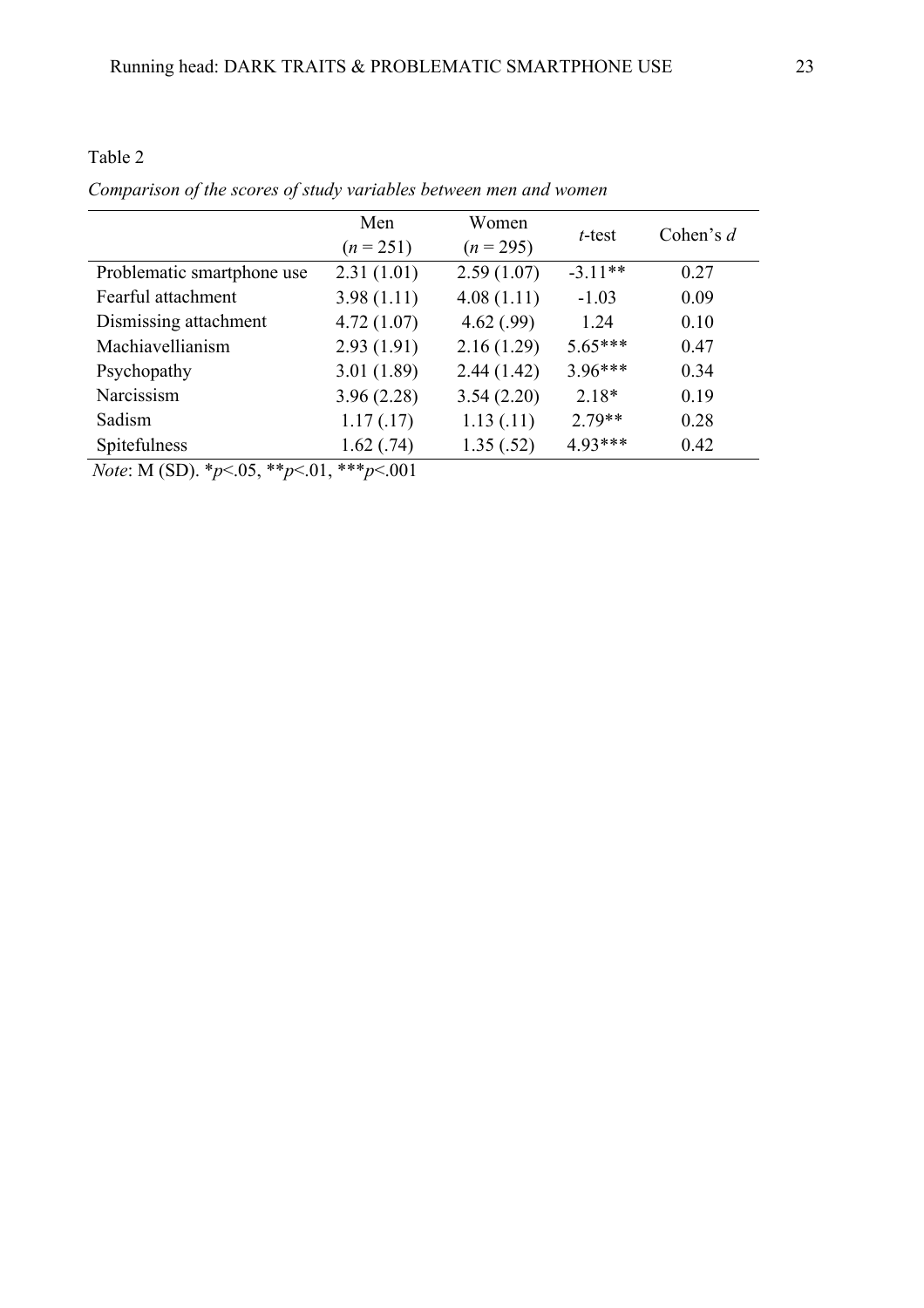# Table 3

*Standardized estimates of total, direct, and indirect effects among total sample, men, and women*

|                                     | Effect $(S.E.)$  |               |              |
|-------------------------------------|------------------|---------------|--------------|
|                                     | All              | Men           | Women        |
| Machiavellianism                    |                  |               |              |
| $\rightarrow$ PSU (total effect)    | .06(.06)         | $.19*(.10)$   | .03(0.07)    |
| $\rightarrow$ PSU (direct effect)   | .02(.06)         | .14(.10)      | $-.00(.07)$  |
| $\rightarrow$ PSU (indirect effect) | $.04$ ** $(.02)$ | $.05**(.02)$  | $.03*(.02)$  |
| Narcissism                          |                  |               |              |
| $\rightarrow$ PSU (total effect)    | $.17**$ (.05)    | $.20**$ (.06) | $.13*(.07)$  |
| $\rightarrow$ PSU (direct effect)   | $.18**(.04)$     | $.20**(.06)$  | $.16*(.07)$  |
| $\rightarrow$ PSU (indirect effect) | $-0.01$ $(0.01)$ | .00(0.01)     | $-.03*(.01)$ |
| Sadism                              |                  |               |              |
| $\rightarrow$ PSU (total effect)    | $.15**(.05)$     | .08(.08)      | $.21**(.06)$ |
| $\rightarrow$ PSU (direct effect)   | $.14**(.05)$     | .08(.08)      | $.18**(.06)$ |
| $\rightarrow$ PSU (indirect effect) | .01(0.01)        | $-.00(.01)$   | $.02*(.01)$  |
| Spitefulness                        |                  |               |              |
| $\rightarrow$ PSU (total effect)    | $.20**(.06)$     | $.30***(.08)$ | $.17*(.08)$  |
| $\rightarrow$ PSU (direct effect)   | $.20**(.05)$     | $.30***(.07)$ | $.17*(.08)$  |
| $\rightarrow$ PSU (indirect effect) | $-.00(.01)$      | .00(.02)      | $-.00(.01)$  |
| Psychopathy                         |                  |               |              |
| $\rightarrow$ PSU (total effect)    | $-.16**(.06)$    | $-.21*(.09)$  | $-.14*(.07)$ |
| $\rightarrow$ PSU (direct effect)   | $-.14**(.06)$    | $-.18(.09)$   | $-.13(.07)$  |
| $\rightarrow$ PSU (indirect effect) | $-0.02(0.01)$    | $-.03(.02)$   | $-.01(.01)$  |

*Note:* PSU = Problematic smartphone use. Only significant pathways are shown in the table. Indirect effects of Machiavellianism, narcissism, sadism, and spitefulness on PSU are through fearful attachment, and psychopathy through dismissing attachment. \**p*<.05, \*\**p*<.01, \*\*\**p*<.001